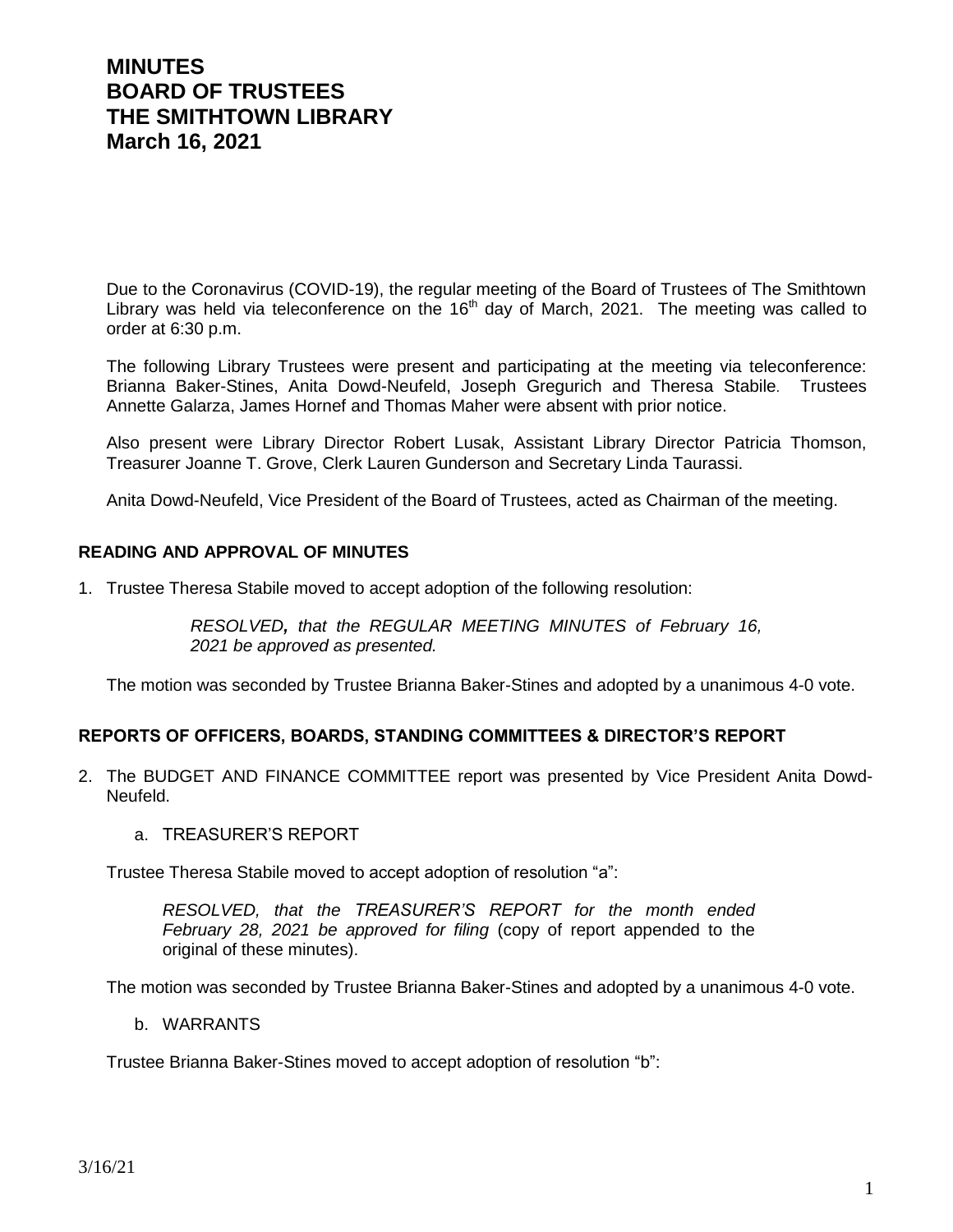RESOLVED, that the following WARRANTS be approved for payment:

| $\mathbf{L}$ | Warrant #21-March     | ("L" fund) PREPAYS       | \$18,444.12  |
|--------------|-----------------------|--------------------------|--------------|
| ii.          | Warrant #21-March     | ("L" fund) WARRANT       | \$742,303.15 |
| iii.         | Warrant #21-March     | ("M" fund) WARRANT       | \$50,689.66  |
|              | iv. Warrant #21-March | $(PAYROLL #4 - 2/19/21)$ | \$258,460.43 |
|              | v. Warrant #21-March  | (PAYROLL #5 - 3/05/21)   | \$262,540.53 |

The motion was seconded by Trustee Theresa Stabile and adopted as corrected by a unanimous 4-0 vote.

c. FIXED ASSET INVENTORY

Trustee Theresa Stabile moved to accept adoption of resolution "c":

*RESOLVED, that the Library Director be authorized to remove the following FIXED ASSET obsolete/broken items from the inventory of the Smithtown, Commack, Kings Park and Nesconset buildings for the year ending December 31, 2020:*

*Inventory Numbers – 20, 82, 567, 576, 1611, 1618, 1629, 1658, 1694, 1695, 1697, 1698, 2013, 2019, 2021, 2023, 2053, 2061, 900119, 900120, 900160, 900199.*

The motion was seconded by Trustee Joseph Gregurich and adopted by a unanimous 4-0 vote.

d. BUDGET ADJUSTMENTS

Trustee Brianna Baker-Stines moved to accept adoption of resolution "d":

*RESOLVED, that the Treasurer be authorized to execute the budget transfers for the year ending December 31, 2020 in the dollar amounts and expenditure lines set forth as appended:*

| <b>Expense</b><br>Code | <b>Expense</b>                      | <b>Budget</b> | (From/To)       | <b>Adjusted</b><br><b>Budget</b> |
|------------------------|-------------------------------------|---------------|-----------------|----------------------------------|
| L.1410                 | <b>Certified Librarian Salaries</b> | 3,287,100.00  | 290,000.00      | 3,577,100.00                     |
| L.1411                 | Librarian Part-Time Salaries        | 520,600.00    | $-110,000.00$   | 410,600.00                       |
| L.1420                 | <b>Clerical Staff Salaries</b>      | 1,696,100.00  | 200,000.00      | 1,896,100.00                     |
| L.1421                 | <b>Clerical Part-Time Salaries</b>  | 700,500.00    | $-55.000.00$    | 645,500.00                       |
| L.1430                 | Page's Salaries                     | 242,700.00    | 20,000.00       | 262,700.00                       |
| L.1440                 | <b>Custodial Salaries</b>           | 288,200.00    | $-75,000.00$    | 213,200.00                       |
| L.1441                 | <b>Custodial Part-Time Salaries</b> | 149,800.00    | 15,000.00       | 164,800.00                       |
| L.1442                 | Messenger/Groundskeeper             | 0.00          | 15,000.00       | 15,000.00                        |
| L.1449                 | <b>Accrued P/R Compensation</b>     | 175,000.00    | $-175,000.00$   | 0.00                             |
| L.1450                 | <b>Sunday Salaries</b>              | 115,000.00    | $-45,000.00$    | 70,000.00                        |
| L.2000                 | <b>Computer Equipment</b>           | 92,500.00     | 20,000.00       | 112,500.00                       |
| L.2030                 | <b>Building Equipment</b>           | 260,000.00    | $-100,000.00$   | 160,000.00                       |
| L.8300                 | <b>Workman's Compensation</b>       | 86,900.00     | 10,000.00       | 96,900.00                        |
| L.8500                 | Hospital/Medical Insurance          | 2,055,000.00  | $-25,000.00$    | 2,030,000.00                     |
| L.8600                 | <b>CSEA Benefit Fund</b>            | 133,000.00    | 15,000.00       | 148,000.00                       |
| L.6000                 | <b>Debt Service</b>                 | 1,558,750.00  | $-1,558,750.00$ | 0.00                             |
| L.9901                 | Interfund Expense Transfer          | 0.00          | 1,558,750.00    | 1,558,750.00                     |
|                        |                                     |               |                 |                                  |
|                        | TOTAL                               | 11,361,150.00 | 0.00            | 11,361,150.00                    |

The motion was seconded by Trustee Theresa Stabile and adopted by a unanimous 4-0 vote.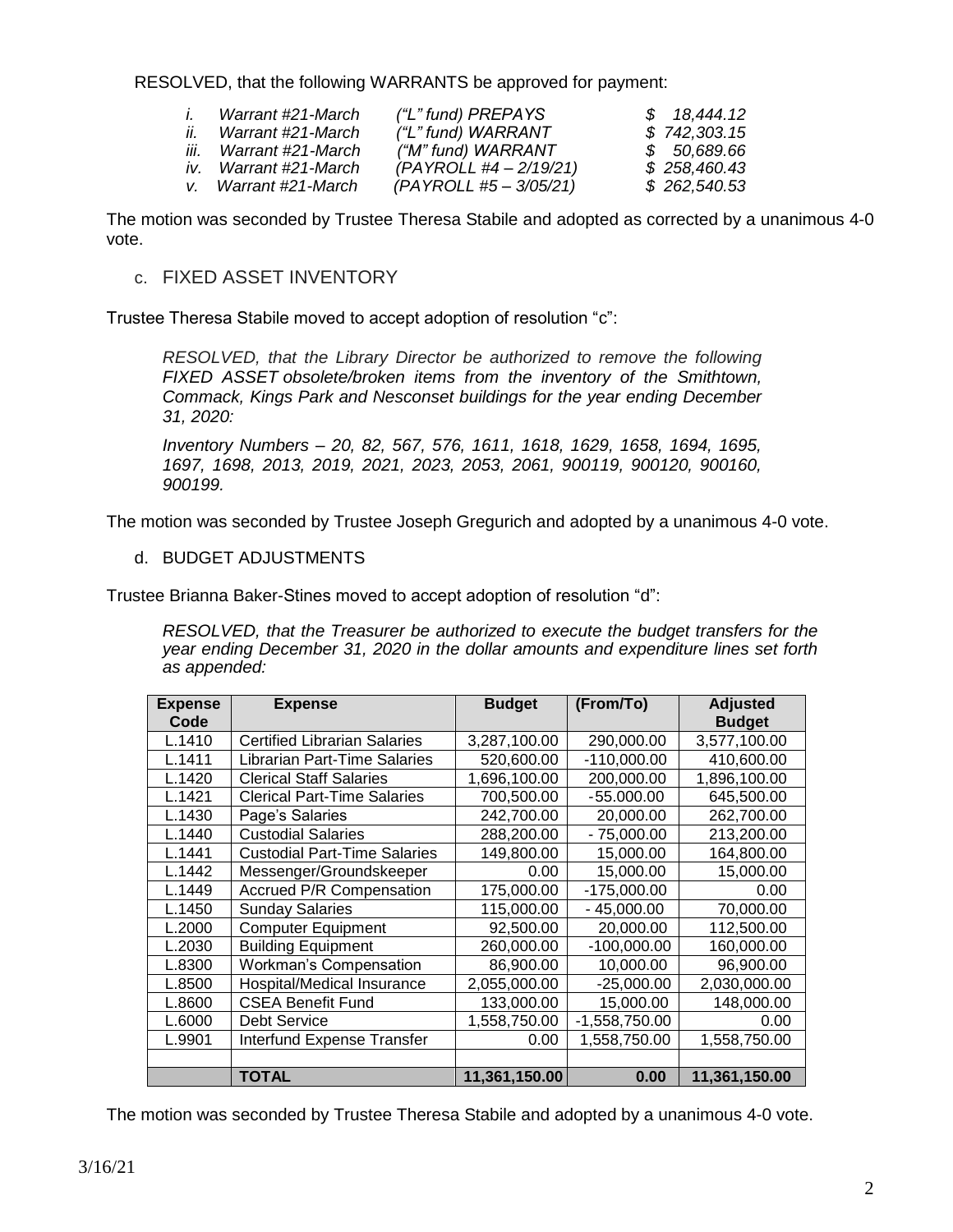e. AUTHORIZATION OF PREPAYMENT – Bronze Sculptures

Trustee Theresa Stabile moved to accept adoption of resolution "e":

*RESOLVED, that the Board of Trustees of The Smithtown Library authorizes the Treasurer to prepay the balance of \$16,350.00 to Randolph Rose Collection for the completion of four (4) bronze sculptures to be placed at the exterior of each of our four library buildings (note: original purchase approved by Library Board at the October 27, 2020 board meeting).*

The motion was seconded by Trustee Brianna Baker-Stines and adopted after discussion by a unanimous 4-0 vote.

- 3. The PERSONNEL COMMITTEE report was presented by Personnel Committee Liaison Brianna Baker-Stines.
	- a. PERSONNEL

Trustee Theresa Stabile moved to accept adoption of resolution "a":

*RESOLVED, that the following PERSONNEL changes be approved as presented:*

#### Full-time provisional appointment:

*i. Release of Jason Schuck from a part-time Custodial Worker I position and appointment to the full-time provisional position of Library Assistant, Reference Department, Smithtown building, at an annual rate of pay of \$50,591.00, effective March 22, 2021 (to fill the vacancy created by the reassignment of Rachel Cecchini to the Commack building, effective 1/4/21).*

#### *Part-time appointment:*

*ii. Part-time appointment of Shannon Mantione to the position of Page, Kings Park building, at an hourly rate of pay of \$14.00, effective March 22, 2021 (to fill the vacancy created by the appointment of James DeGaray from a Page position into a part-time Library Clerk position, effective 2/8/21).*

#### *Leave Requests:*

- *iii. Leave of absence without pay, nunc pro tunc, due to child care needs, for Christine Baum, Librarian I, Children's Department, Smithtown building, effective March 1, 2021 through March 12, 2021 (return date March 15, 2021).*
- *iv. Leave of absence without pay, due to child care needs, for <i>Emilee Musumeci*, *Librarian I, Reference Department, Nesconset building, effective March 4, 2021 through June 30, 2021.*

The motion was seconded by Trustee Joseph Gregurich and adopted by a unanimous 4-0 vote.

b. CONFERENCE/WORKSHOP/WEBINAR ATTENDANCE REQUESTS

Trustee Theresa Stabile moved to accept adoption of resolution "b":

*RESOLVED, that the following virtual CONFERENCE/WORKSHOP/WEBINAR ATTENDANCE requests set forth hereinafter are hereby approved:*

*i. That Librarian III Julie DeLaney, Community Relations Department, Nesconset building, be authorized to attend, on paid release time, the "Joomla Day USA", virtual conference, sponsored by Joomla, to be held on April 23, 2021 and April 24, 2021, from 9:00 a.m. to 5:00 p.m., with reimbursement for actual and necessary expenses not to exceed \$25.00.*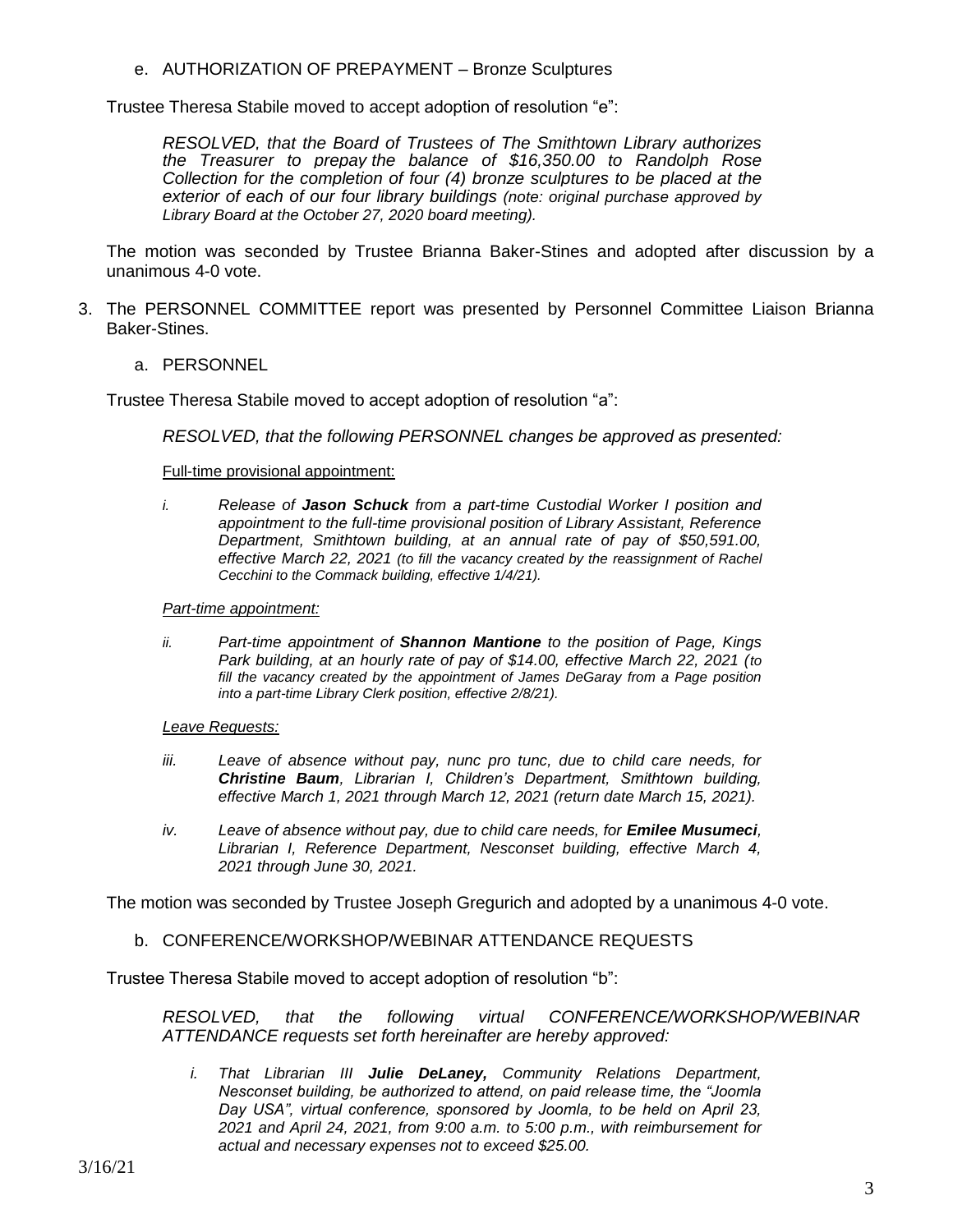*ii. That Librarian II Jessicca Newmark, Reference Department, Smithtown building, be authorized to attend a virtual self-scheduled course titled "NYS Notary Licensing Exam Prep Online", sponsored by New York State Notary Association, with reimbursement for actual and necessary expenses not to exceed \$77.00, on a date TBD.*

The motion was seconded by Trustee Joseph Gregurich and adopted after discussion by a unanimous 4-0 vote.

4. The BUILDINGS AND GROUNDS COMMITTEE report was presented by Vice President Anita Dowd-Neufeld.

Trustee Brianna Baker-Stines moved to accept adoption of resolution "a":

a. CONTRACT – Winters Bros. Waste Systems

*RESOLVED, that the Board of Trustees of The Smithtown Library does hereby authorize the Library Director to enter into a 1-year contract agreement with Winters Bros. Waste Systems for the period April 15, 2021 through April 14, 2022, for the purpose of providing waste and recycling management service for all Library buildings, at a total annual cost not to exceed \$5,500.00 for the year (note: as needed, additional pickups can be arranged for an additional charge; Winters Bros. Waste Management Systems is on NYS Contract, Award #22760)*

The motion was seconded by Trustee Joseph Gregurich and adopted by a unanimous 4-0 vote.

5. The COMMUNICATIONS COMMITTEE report was presented by Communications Committee Liaison Theresa Stabile.

Trustee Brianna Baker-Stines moved to accept adoption of resolution "a":

a. DONATION – Brian Drujak

*RESOLVED, that the Board of Trustees of The Smithtown Library does hereby graciously accept and thank Mr. Brian Drujak, of McLean, Virginia, for his generous online donation of \$250.00 through United Way Worldwide; and be it*

*FURTHER RESOLVED, that said donation is to be used as necessary at the Library's discretion.*

The motion was seconded by Trustee Joseph Gregurich and adopted by a unanimous 4-0 vote.

Friends of The Smithtown Library:

In response to a question pertaining to the Museum Pass program funded by the Friends of The Smithtown Library, Smithtown Building Head Eileen Caulfield noted that, due to the Library's restrictions pertaining to picking up and returning passes, the Library is presently utilizing print ondemand passes. In addition, due to the COVID-19 restrictions currently in place, many museums are limiting services or charging surcharges for some of their services. Although we plan to resume the museum pass program in the future, at the present time it has been decided that the Library would postpone renewal of such passes until such time as museums are once again at full service, thereby saving the Friends from unnecessary expenditures.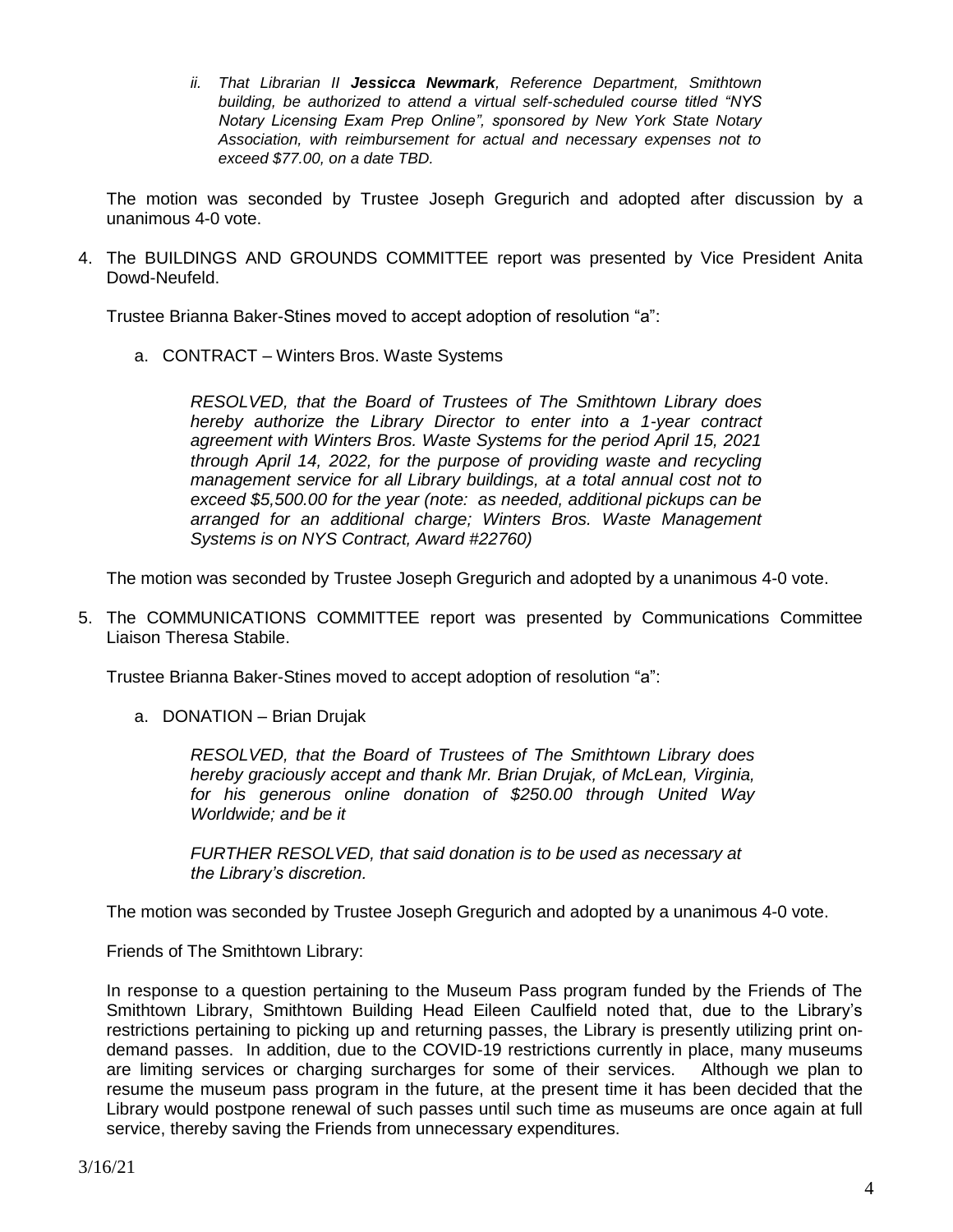6. DIRECTOR'S REPORT – Robert Lusak, Library Director

The DIRECTOR'S REPORT was submitted previously to the Library Board by Library Director Robert Lusak (copy of report appended to the original of these minutes).

### **UNFINISHED BUSINESS**

### 7. NEW POLICY – The Patent and Trademark Resource Center Policy - 700-500 (2<sup>nd</sup> reading)

Trustee Brianna Baker-Stines moved to waive the reading of the Patent and Trademark Resource Center Policy (Policy 700-500). The motion was seconded by Trustee Theresa Stabile and adopted by a unanimous 4-0 vote.

Trustee Brianna Baker-Stines moved to accept adoption of the Patent and Trademark Resource Center Policy (Policy 700-500). The motion was seconded by Trustee Theresa Stabile and adopted by a unanimous 4-0 vote.

*The Smithtown Library is an accredited member of the United States Patent and Trademark Office's (USPTO) Patent and Trademark Resource Center (PTRC) Program. The PTRC program is a nationwide network of public, academic and state libraries that disseminate patent and trademark information and supports the diverse intellectual property needs of the public.*

*Recognition as a Patent and Trademark Resource Center by the Undersecretary of Commerce for Intellectual Property and Director of the United States Patent and Trademark Office reflects support and commitment from the USPTO. Said support includes, but is not limited to, training of and on-going assistance to participating staff at PTRC member libraries.*

*Library staff trained to participate in the PTRC program are denominated PTRC Representatives. The manner in which PTRC Representatives may aid inventors and entrepreneurs are to:*

- *Provide reference assistance and outreach.*
- *Provide access to resources such as the PubEAST and PubWEST databases.*
- *Explain the application process and fee schedules.*
- *Demonstrate how to use search tools to conduct a patent or trademark search.*
- *Demonstrate how to access a directory of local patent attorneys who are licensed to practice before the USPTO.*
- *Offer classes on intellectual property.*
- *Offer assistance on how to perform historical research on patents and trademarks.*
- *Assist patrons to locate assignee information and show patrons how to track current research by company or nonprofit.*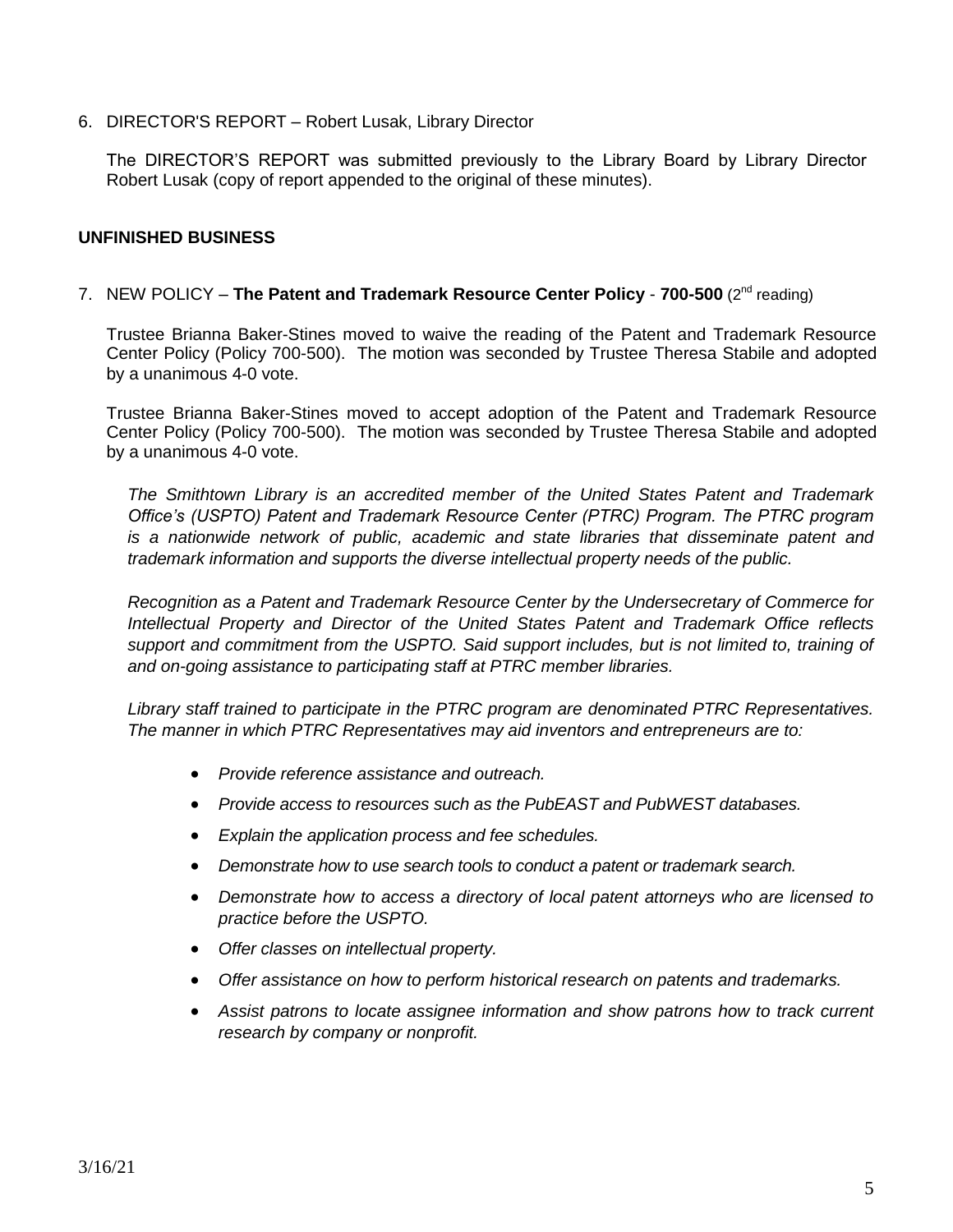*The lead PTRC Representative will ensure that the Library complies with the necessary requirements to be recognized as a PTRC under the provisions of 35 U.S.C. § 2 (a) (2) (which provides that USPTO shall be responsible for disseminating to the public information with respect to patent and trademarks) and 35 U.S.C. § 12 (which provides for the dissemination of agency information to libraries for an annual statutory fee, currently set at \$50). Furthermore, the lead PTRC Representative shall:*

- *Provide metrics on the use of patent and trademark services provided by the Library as stipulated by the USPTO.*
- *Provide metrics on outreach efforts conducted by the Library as stipulated by the USPTO.*
- *Attend the USPTO-hosted PTRC training seminars generally held on an annual basis.*

*PTRC Representatives are not attorneys; they shall not offer legal advice or endorse any commercial legal service. PTRC Representatives are not business advisors; they shall not offer business advice or endorse any commercial business.*

- *1. PTRC services are by appointment only.*
- *2. PTRC Representatives shall not sign a nondisclosure agreement.*
- *3. PTRC Representatives will clearly state that all sample searches are for demonstration purposes only.*
- *4. PTRC Representatives shall not inquire or attempt to obtain information pertaining to a patron's invention.*
- *5. PTRC Representatives shall not perform a search for a patron's invention.*
- *6. PTRC Representatives shall not ask for or try to obtain information about a patron's mark.*
- *7. PTRC Representatives shall not perform a search for a patron's trademark.*
- *8. PTRC Representatives shall not discuss patron information with a third party.*

### 8. NEW POLICY - Passport Acceptance Facility Policy - 700-400 (2<sup>nd</sup> reading)

Trustee Brianna Baker-Stines moved to waive the reading of the Passport Acceptance Facility Policy (Policy 700-400). The motion was seconded by Trustee Joseph Gregurich and adopted by a unanimous 4-0 vote.

Trustee Brianna Baker-Stines moved to accept adoption of the Passport Acceptance Facility Policy (Policy 700-400). The motion was seconded by Trustee Theresa Stabile and adopted by a unanimous 4-0 vote

*The Smithtown Library is a designated Passport Acceptance Facility (PAF) for the U.S. Department of State. The purpose of a PAF is to provide a convenient way for U.S. citizens and nationals to apply for a new passport while simultaneously protecting the integrity of the U.S. Passport.* 

*Library staff designated by the U.S. Department of State to accept passport applications are denominated Agents. Agents will be responsible for:*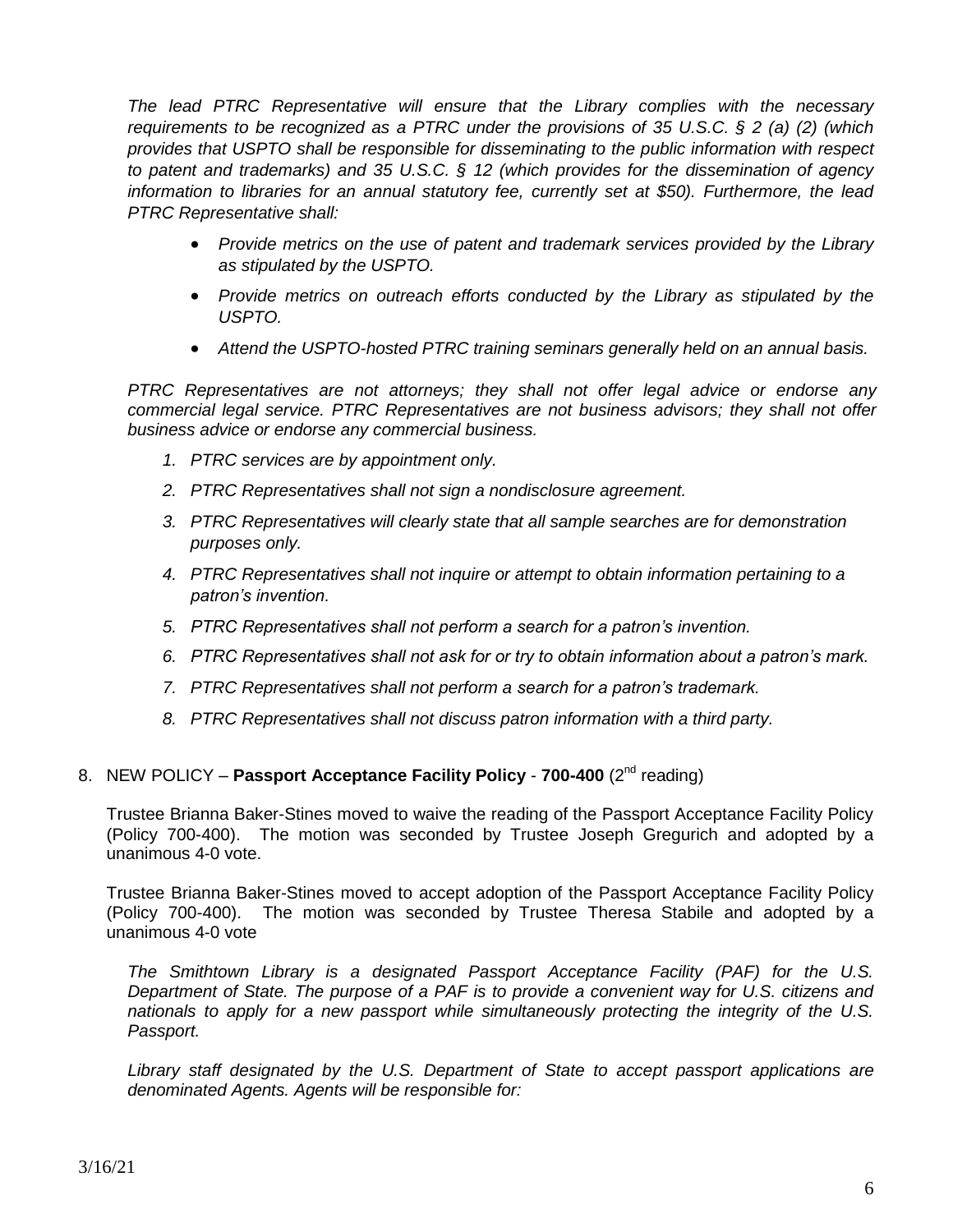- *Accepting passport applications and making sure all materials needed for processing are correctly submitted and enclosed.*
- *Collecting required fees.*
- *● Ensuring all documents are handled and stored securely.*
- *Delivering passport applications and tracking their journey to the proper facility.*
- *Following procedures for proper disposal of sensitive materials.*

*The acceptance agent directing the PAF is denominated the Passport Program Manager. The Passport Program Manager will be responsible for:* 

- *Ensuring sufficient trained agents are available to meet demand.*
- *Ensuring the facility complies with all requirements necessary for the annual facility recertification.*
- *Accepting responsibility for all agents, and applications executed at the facility.*
- *Ensuring all procedures are followed and all standards are met.*
- *Maintaining contact with the New York Passport Agency and the U.S. Department of State and assuring agents are informed of changes to passport policies, practices and procedures.*

*The Library abides by rules and regulations promulgated by the U.S. Department of State. The U.S. Department of State Bureau of Consular Affairs is responsible for processing and issuing passports.* 

*The Library is an acceptance facility only and does not approve the issuance of passports. The Library and its agents are not responsible for delays in passport processing or if a passport is not issued.* 

- *Passport services are by appointment only.*
- *The number of applicants attending an appointment may not encumber an agent's ability to execute his/her duties nor shall the number of applicants attending an appointment exceed any health/occupancy standards.*
- *Acceptance agents cannot accept DS-82 renewal forms. Those eligible to utilize the DS-82 form have the option to apply for a new passport using the DS-11 form.*
- *Acceptance agents reserve the right to cancel or change passport appointments.*
- *Library staff may not have their passports processed at the Library.*
- *Passport acceptance agents may not notarize any passport-related documents.*
- *Passport photo services may be offered for a fee.*
- *Fees associated with the processing of passports shall be determined by the U.S. Department of State.*
- *Fees associated with passport photos shall be determined by the Library.*
- *Acceptable payment methods for fees payable to the Library include checks (personal, certified and cashier's) or money orders.*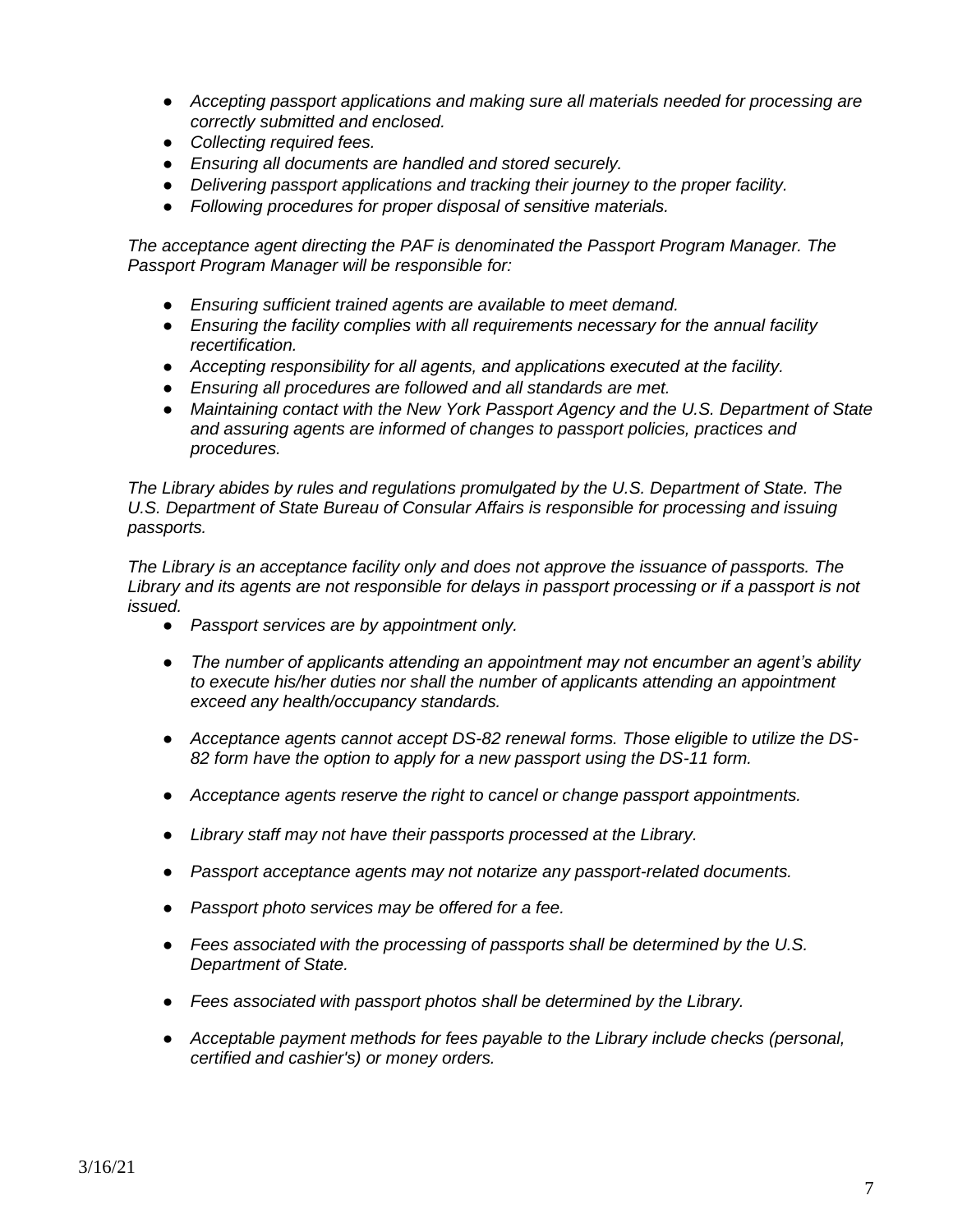- *Acceptable payment methods for fees payable to the "U.S. Department of State" include checks (personal, certified, cashier's or traveler's) or money orders.*
- *Acceptance agents will mail and track mailed passport application packages in accordance with U.S. Department of State guidelines.*
- *The program manager will secure and/or destroy all personally identifiable information in accordance with U.S. Department of State guidelines.*

### 9. NEW POLICY -- **Public Employer Health Emergency Plan for The Smithtown Special Library District - 400-10**  $(2<sup>nd</sup>$  reading)

Trustee Brianna Baker-Stines moved to waive the reading of the Public Employer Health Emergency Plan for the Smithtown Special Library District. The motion was seconded by Trustee Joseph Gregurich and adopted by a unanimous 4-0 vote.

Trustee Brianna Baker-Stines moved to accept adoption of the Public Employer Health Emergency Plan for the Smithtown Special Library District. The motion was seconded by Trustee Theresa Stabile and adopted by a unanimous 4-0 vote.

### 3/16/2021

<span id="page-7-0"></span>This plan has been developed in accordance with NYS legislation S8617B/A10832.

### Preamble

This Plan has been developed in accordance with the amended New York State Labor Law section 27-c and New York State Education Law paragraphs k and l of subdivision 2 of section 2801-a.

This Plan has been developed with the input of CSEA Local 1000, as required by the amended New York State Labor Law.

No provision within this Plan is intended to impede, infringe, diminish, or impair the rights of the Library's employees under any law, rule, regulation, or collectively negotiated bargaining agreement.

This Plan has been authorized in accordance with requirements applicable to the Smithtown Special Library District as evidenced by the signature of the authorized officer below.

As the Chief Executive Officer of the Smithtown Special Library District, I hereby attest that this Plan has been established, approved, and placed in full effect in accordance with S8617B/A10832, to address public health emergency planning requirements.

Signed on this  $16<sup>th</sup>$  day of March 2021

Signature:

\_\_\_\_\_\_\_\_\_\_\_\_\_\_\_\_\_\_\_\_\_\_\_\_\_\_\_\_\_\_

By: Robert Lusak

Title: Director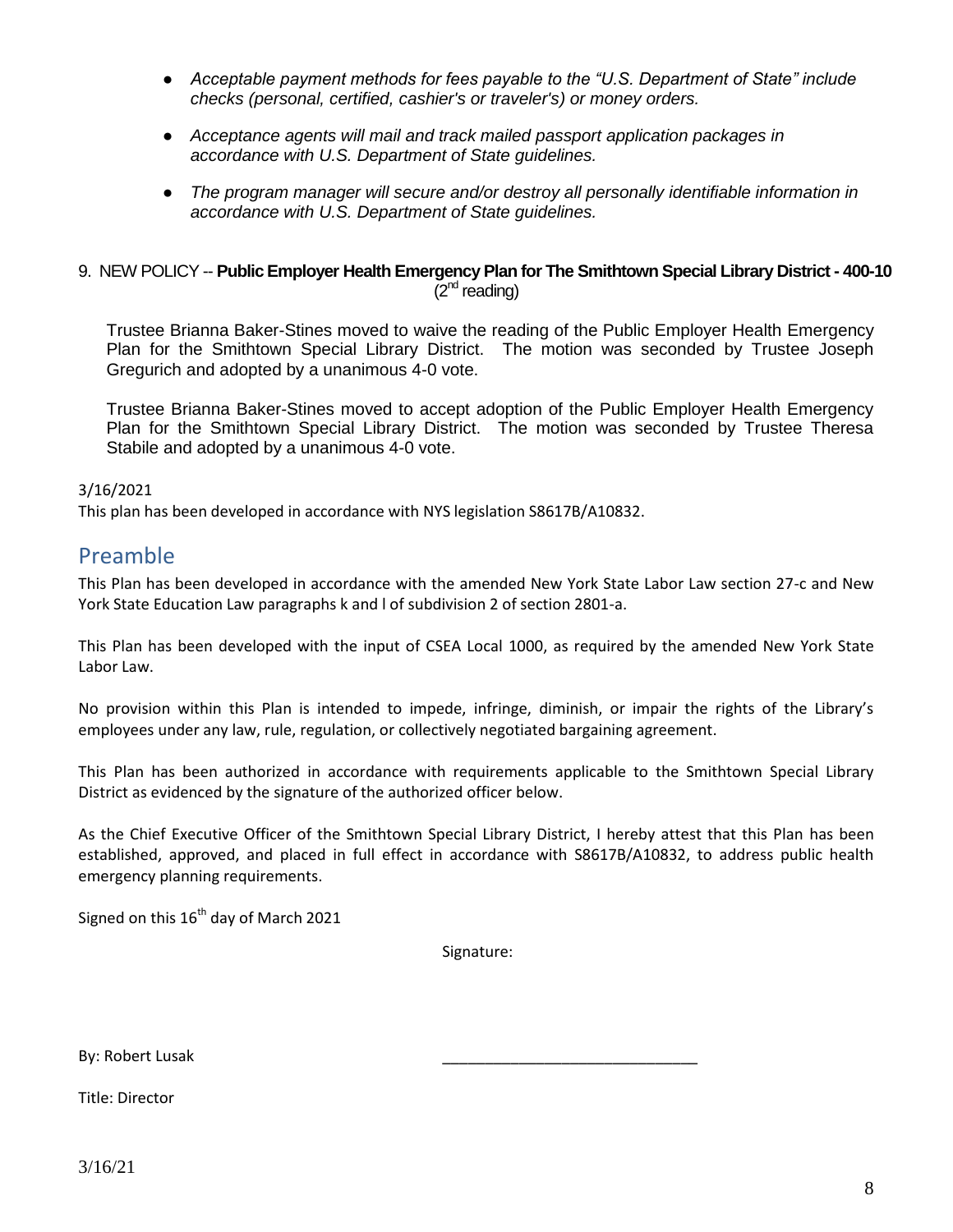# <span id="page-8-0"></span>**Record of Changes**

| <b>Date of Change</b> | <b>Description of Change</b> | <b>Implemented by</b> |
|-----------------------|------------------------------|-----------------------|
|                       |                              |                       |
|                       |                              |                       |
|                       |                              |                       |
|                       |                              |                       |
|                       |                              |                       |
|                       |                              |                       |
|                       |                              |                       |

# **Table of Contents**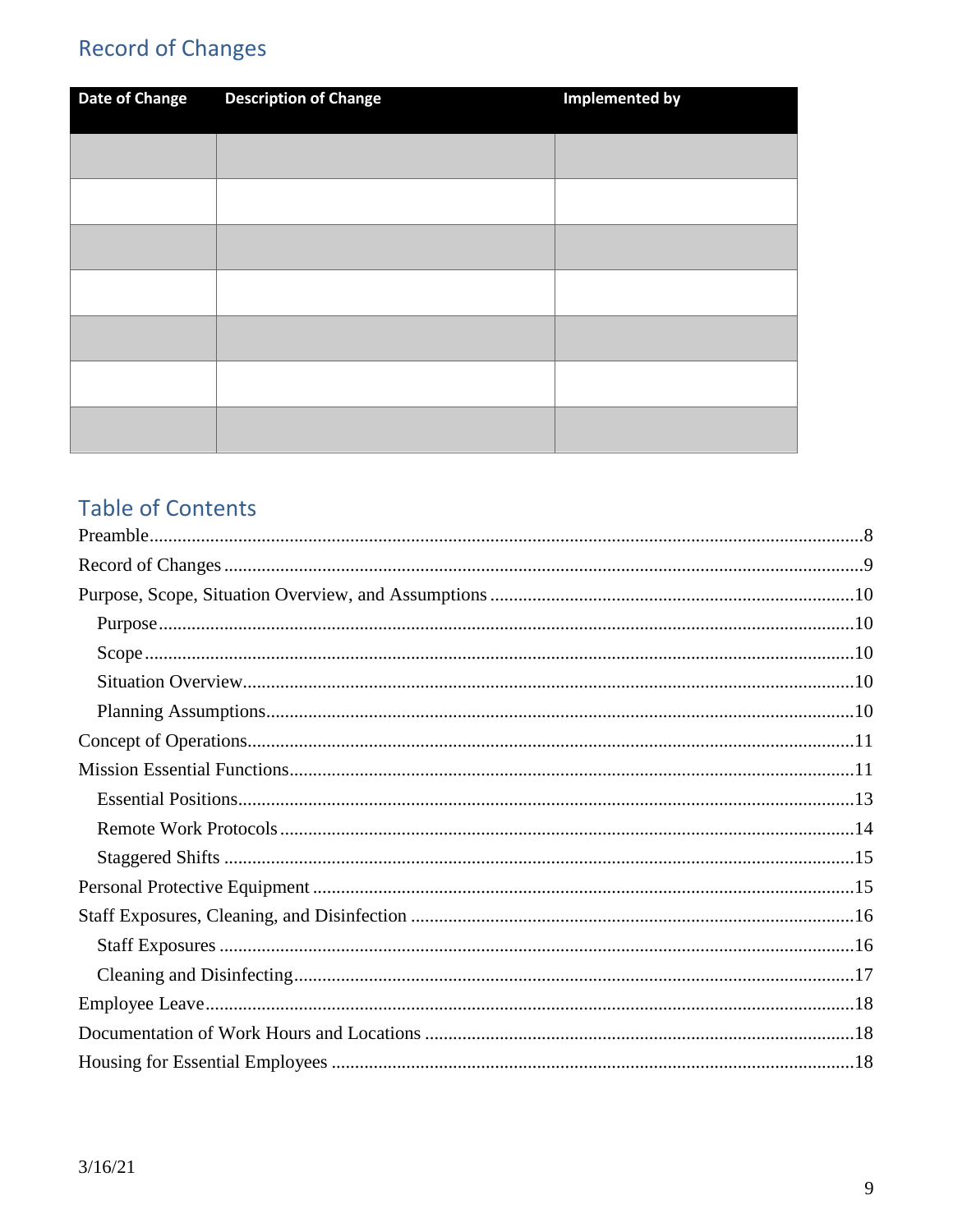# <span id="page-9-0"></span>Purpose, Scope, Situation Overview, and Assumptions

### <span id="page-9-1"></span>Purpose

This Plan has been developed in accordance with the amended New York State Labor Law S8617B/A10832 signed into law by the Governor of New York State on September 7, 2020. The law requires public employers to adopt a Plan for operations in the event of a declared public health emergency involving a communicable disease. The Plan includes the identification of essential positions; facilitation of remote work for non-essential positions; provision for personal protective equipment, and establishing protocols for supporting "contact- tracing".

### <span id="page-9-2"></span>Scope

This Plan was developed exclusively for and is applicable to the Smithtown Special Library District. The Plan is pertinent to a declared public health emergency in the State of New York which may impact Library operations; and it is in the interests of the safety of Library employees and contractors, and the continuity of Library operations that it has been promulgated.

### <span id="page-9-3"></span>Situation Overview

On March 11, 2020 the World Health Organization declared a pandemic for the novel coronavirus which causes the COVID-19 contagion. This Plan has been developed in accordance with amended laws to support resilience in the face of the spread of this contagion or for other infectious diseases which may emerge warranting a declaration of a public health emergency.

The health and safety of Library employees and contractors are crucial to maintaining the Library's mission to maintain essential operations. All employees and contractors are encouraged to reference the [CDC Guidance for](https://www.cdc.gov/coronavirus/2019-ncov/downloads/workplace-school-and-home-guidance.pdf)  [Keeping Workplaces, Schools, Homes, and Commercial Establishments Safe.](https://www.cdc.gov/coronavirus/2019-ncov/downloads/workplace-school-and-home-guidance.pdf) The fundamentals of reducing the spread of infection include:

- Using hand sanitizers and washing hands with soap and water frequently, including:
	- o After using the restroom
	- o After returning from a public outing
	- o After touching/disposing of garbage
	- o After using public computers, touching public tables, and countertops, etc.
	- Practicing social distancing when possible
- Requiring that when employees do not feel well they notify their supervisors immediately and remain or go home
- Requiring employees who experience coughing or sneezing to avoid people and food and cough or sneeze into the crook of one's arm or a tissue; the latter of which should be disposed of immediately
- Cleaning and disinfecting workstations at the beginning, middle, and end of each shift
- Observing other guidances published by the CDC, and the State or County Department of Health

### <span id="page-9-4"></span>Planning Assumptions

This Plan was developed based on information, best practices, and guidance available as of the date of its publication. The Plan was developed to reflect the circumstances of the current Coronavirus pandemic but will also be applicable to other infectious disease outbreaks.

The following assumptions have been made in the development of this Plan:

- The health and safety of Library employees and contractors, and their families, are of the utmost importance
- The circumstances of a public health emergency may directly impact Library operations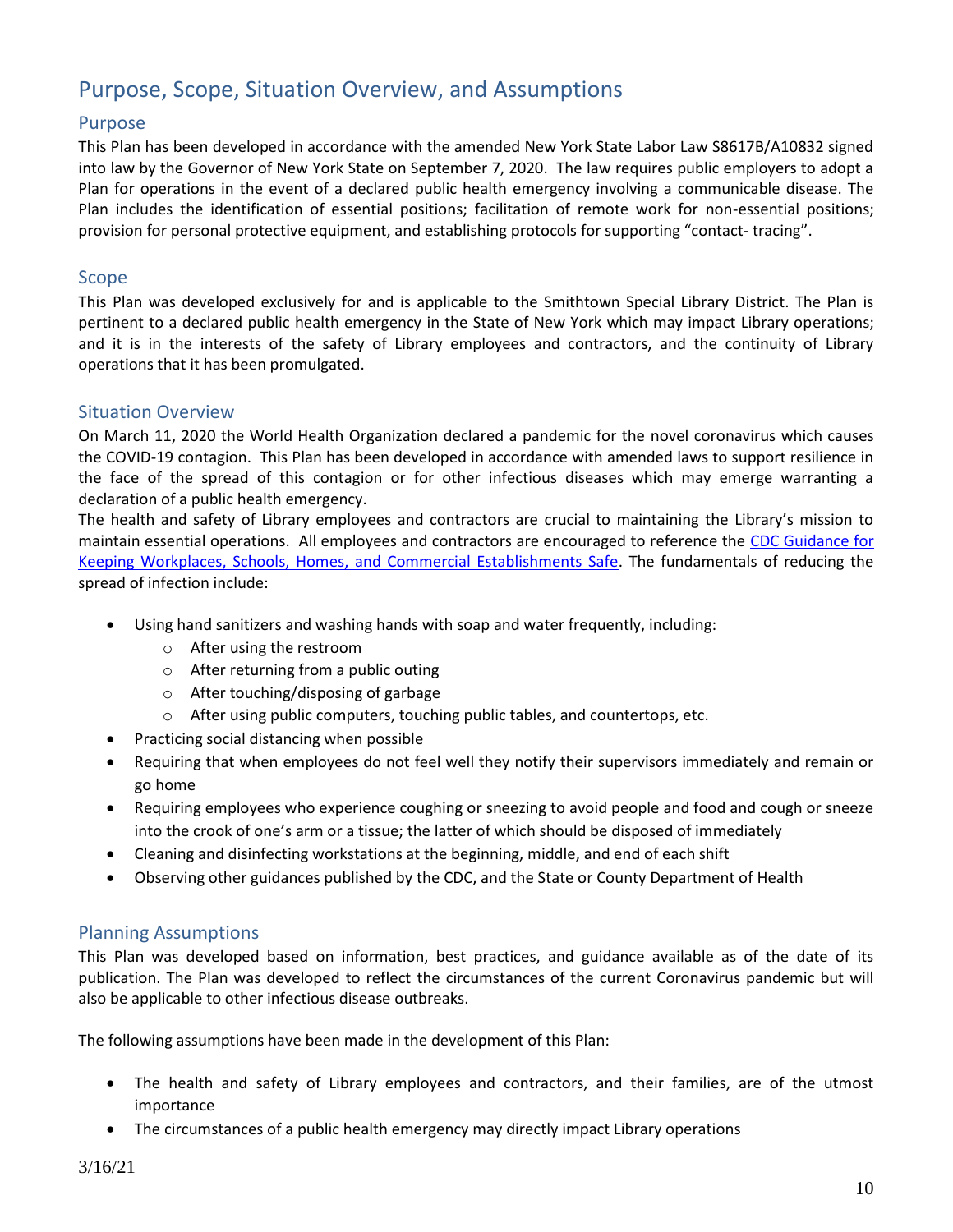- Impacts of a public health emergency will require appropriate safety measures being put into place and adjustments made to operations to maximize safety
- The public expects the Library to maintain essential operations
- Resource support from other jurisdictions may be limited based upon the level of impact the public health emergency has upon them
- Supply chains, particularly those for personal protective equipment (PPE) and cleaning supplies, may be heavily impacted, resulting in considerable delays in procurement
- The operations of other entities, including the private sector (vendors, contractors, etc.), non-profit organizations, and other governmental agencies and services may also be impacted due to the public health emergency, causing delays or other disruptions in their services
- Emergency measures and operational changes may need to be adjusted based upon the specific circumstances and impacts of the public health emergency, and the guidance and direction obtained from public health officials and the Governor
- Per S8617B/A10832, 'essential employee' is to be defined as a public employee or contractor who/that is required to be physically present at a work site to perform the Library's mission
- Per S8617B/A10832, 'non-essential employee' is defined as a public employee or contractor who/that is not required to be physically present at a work site to perform the Library's mission

# <span id="page-10-0"></span>Concept of Operations

The Director of the Smithtown Special Library District, or his/her designee, is to hold the authority to execute and direct the implementation of this Plan. Implementation, monitoring of operations, and adjustments to Plan implementation may be supported by additional personnel, at the discretion of the Director.

Upon the implementing of this Plan, all employees and contractors of the Smithtown Special Library District shall be notified by email, with details provided as possible and necessary, on a regular basis. Members of the Library Board of Trustees will be notified of pertinent operational changes by way of email. Other interested parties, such as vendors, will be notified by phone and/or email as necessary. The Department Head of the Community Relations Department will maintain communications with the public as needed throughout the implementation of this Plan.

The Director of the Smithtown Special Library District, or his/her designee, will maintain awareness of information, direction, and guidance from public health officials and the Governor's office, directing the implementation of changes to the Plan as necessary.

Upon resolution of the public health emergency, the Director of the Smithtown Special Library District, or his/her designee, will direct the resumption of normal operations or operations with modifications as necessary.

# <span id="page-10-1"></span>Mission Essential Functions

When confronting events that disrupt normal operations, the Smithtown Special Library District is committed to ensuring that essential functions will be continued even under the most challenging circumstances.

Essential functions are those functions that enable the organization to:

- 1. Maintain the safety of employees and patrons
- 2. Provide vital services
- 3. Provide services required by law
- 4. Sustain quality operations
- 5. Uphold the core values and mission of the Smithtown Special Library District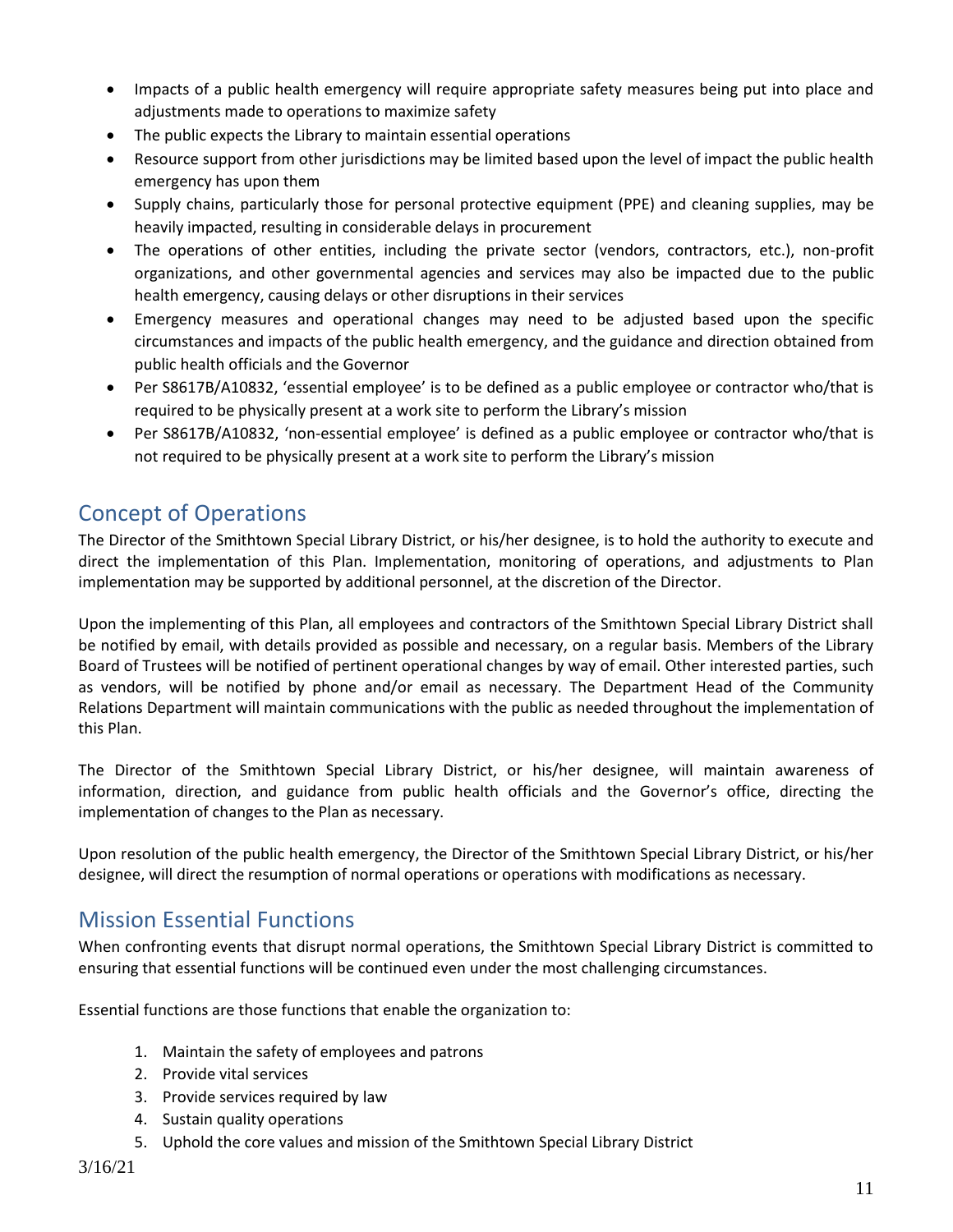The Smithtown Special Library District has identified as critical only those priority functions that are required or are necessary to provide vital services. During activation of this plan, all other activities may be suspended to enable the organization to focus on providing the critical functions and fostering the internal capabilities necessary to enhance and eventually restore operations. Appropriate communications with employees, the public, and other stakeholders will be an on-going priority.

Essential functions are prioritized according to:

- The necessary sequencing of each essential function
- Interdependency of one function to others
- The recovery capacity of essential functions and their vital processes

The essential functions for the Smithtown Special Library District have been identified as:

| <b>Essential Function</b>     | <b>Description</b>                                                             | <b>Priority</b> |
|-------------------------------|--------------------------------------------------------------------------------|-----------------|
| Information                   | Provides all hardware and software for the Library. Maintains the              |                 |
| Technology                    | Library's network, firewall, Wi-Fi and phone system.                           |                 |
| Administration                | Decision-making, communications to all staff, and the public                   | $\mathbf{1}$    |
|                               | purchasing.                                                                    |                 |
| <b>Business Office</b>        | Payroll, human resources, warrants, insurance, finances.                       | $\mathbf{1}$    |
| <b>Building Heads</b>         | Management of Library facilities (4 buildings) and staff in each               | $\mathbf{1}$    |
|                               | building.                                                                      |                 |
|                               |                                                                                |                 |
| Custodians                    | Maintain a clean and disinfected environment for public and staff,             | $\mathbf{1}$    |
|                               | empty book drops, assist with managing facilities (inside and outside -        |                 |
|                               | outside as needed when groundskeepers are not available).                      |                 |
| Relations<br>Community        | Provide up-to-date information regarding Library hours, resources,             | $\mathbf{1}$    |
| Department                    | programs and services via a variety of formats (newsletter, web page,          |                 |
|                               | social media, local news outlets).                                             |                 |
|                               |                                                                                | $\mathbf{1}$    |
| <b>Circulation Department</b> | Provide access to Library materials via reserves, checkouts and returns        |                 |
|                               | of materials, and curbside delivery service.                                   |                 |
| Children's Department         | Provide information, resources and programs to infant to 5 <sup>th</sup> grade | $\mathbf{1}$    |
|                               | patrons.                                                                       |                 |
| <b>Teen Services</b>          | Provide information, resources and programs to $6th$ to $12th$ grade           | $\mathbf{1}$    |
|                               | patrons.                                                                       |                 |
| <b>Adult Reference</b>        | Provide information, resources and programs to adult patrons.                  | $\mathbf{1}$    |
| <b>Technical Services</b>     | Maintain accurate data records in computer catalog, purchase and               | $1\,$           |
|                               | invoice Library items, receive all Library deliveries, prepare and             |                 |
|                               | process all Library materials, catalog all Library items.                      |                 |
| Groundskeepers                | Maintain exterior Library properties, as weather allows. Maintain a            | $\overline{2}$  |
|                               | clean and disinfected interior environment for public and staff in             |                 |
|                               | inclement weather.                                                             |                 |
| Pages                         | Shelve materials and maintain shelves and collections in order that the        | $\overline{2}$  |
|                               | public and staff can locate and use materials. Assist with preparation         |                 |
|                               | of crafts and the facilitating of programs. Some pages may assist in           |                 |
|                               | preparing Library materials for circulation.                                   |                 |
| <b>Driver Messengers</b>      | Provide regularly scheduled inter-building deliveries                          | 3               |

### Smithtown Special Library District On-Site, In-Person Essentials Chart

(Priority 1 identifies the most essential of functions, with priority 4 identifying functions that are essential, but not deemed critical.)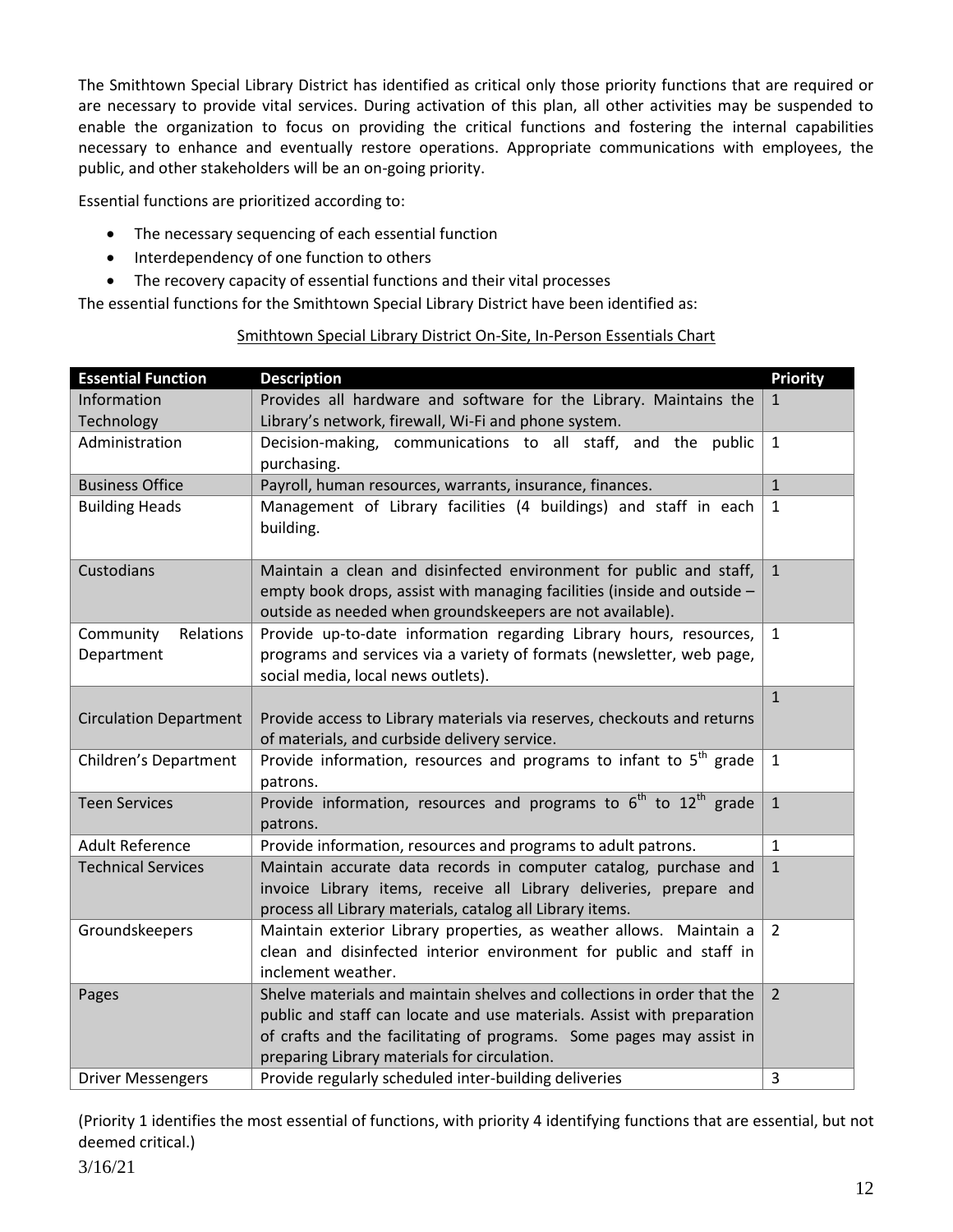### <span id="page-12-0"></span>Essential Positions

Each essential function identified above requires certain staffing positions on-site to effectively implement. The table below identifies the positions or titles that are essential to be staffed on-site for the continued operation of each essential function. Note that while some functions and associated personnel may be essential, some of them may be conducted remotely.

| <b>Essential</b><br><b>Function</b>  | <b>Essential</b><br><b>Positions/Titles</b>                                                                                                                                                      | <b>Justification for Each</b>                                                                                                                                                                                                                                                           |
|--------------------------------------|--------------------------------------------------------------------------------------------------------------------------------------------------------------------------------------------------|-----------------------------------------------------------------------------------------------------------------------------------------------------------------------------------------------------------------------------------------------------------------------------------------|
| Information<br>Technology            | <b>Network</b><br>and<br>$\bullet$<br>Systems Specialist<br>Ш                                                                                                                                    | The Network and Systems Specialist II establishes all priorities<br>for IT tasks and sets up hardware, software, network<br>management, telephones, and troubleshoots.<br>This position<br>requires on-site access to the IT hub and facilities.                                        |
| Administration                       | Director<br>$\bullet$<br><b>Assistant Director</b><br>٠<br>Administrative<br>$\bullet$<br>Assistant<br>Sr. Library Clerk<br>٠                                                                    | Provides Administrative guidance, communications to all staff,<br>decision making. Responsible for authorizing and facilitating<br>purchases that are not related to Library media.                                                                                                     |
| <b>Business Office</b>               | Associate<br>$\bullet$<br>Administrator<br>Sr. Account Clerk<br>$\bullet$<br><b>Account Clerk</b><br>$\bullet$<br>Personnel<br>$\bullet$<br>Assistant                                            | Prepares and authorizes payroll and warrants. Responsible for<br>managing and answering questions regarding insurance,<br>manages all aspects of Library finances. Human Relations issues<br>are addressed in this department as well.                                                  |
| <b>Building Heads</b>                | Librarian IV<br>$\bullet$                                                                                                                                                                        | Management of Library facilities (one building per Building Head)<br>and all staff in each of their buildings. Overseeing of scheduling<br>of all staff in their building.                                                                                                              |
| Custodians                           | Custodial Worker<br>$\bullet$<br>$\mathbf{III}$<br><b>Custodial Worker I</b><br>$\bullet$                                                                                                        | Maintain a clean and disinfected environment for public and<br>staff, empty book drops, assist with managing facilities (inside<br>and outside - outside as needed when groundskeepers are not<br>available).                                                                           |
| Community<br>Relations<br>Department | Librarian III<br>$\bullet$<br>Librarian II<br>$\bullet$<br>Public<br>Relations<br>$\bullet$<br>Assistant<br><b>Library Clerk</b><br>$\bullet$<br>Computer<br>$\bullet$<br>Graphics<br>Technician | Provide up-to-date information regarding<br>Library<br>hours,<br>resources, programs and services via a variety of formats<br>(newsletter, web page, social media, local news outlets).<br>Scheduling of their departments.                                                             |
| Circulation<br>Department            | Principal<br><b>Clerk</b><br>Sr. Library Clerk<br>$\bullet$<br><b>Library Clerk</b><br>$\bullet$                                                                                                 | Library   Provide access to Library materials via reserves, check-outs and<br>returns of materials, and curbside delivery service. Scheduling of<br>their department.                                                                                                                   |
| Children's<br>Department             | Librarian II<br>$\bullet$<br>Librarian I<br>$\bullet$<br>Librarian Trainee<br>$\bullet$                                                                                                          | Provide information, resources and programs to infant to 5 <sup>th</sup><br>grade patrons. Scheduling of their department.<br><b>Maintains</b><br>physical Library collections within the department by weeding as<br>necessary, building resource lists, and other duties as required. |
| <b>Teen Services</b><br>Department   | Librarian II<br>$\bullet$<br>Librarian I<br>$\bullet$                                                                                                                                            | Provide information, resources and programs to $6th$ to 12 <sup>th</sup> grade<br>patrons. Scheduling of their departments. Maintains physical<br>Library collections within the department by weeding as<br>necessary, building resource lists, and other duties as required.          |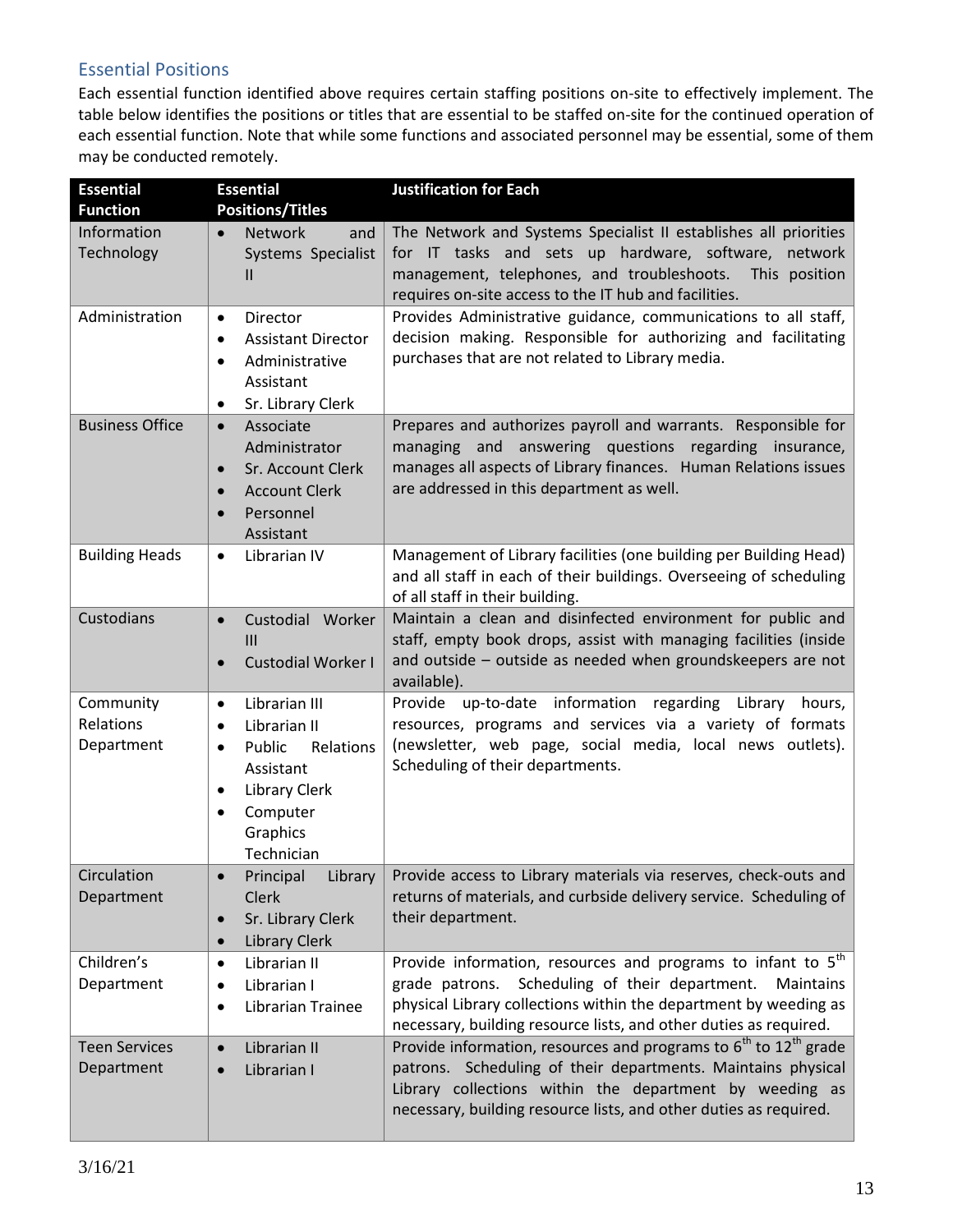| Adult Reference<br>Department              | Librarian III<br>$\bullet$<br>Librarian II<br>٠<br>Librarian I<br>٠<br>Librarian Trainee<br>$\bullet$<br>Library Assistant<br>$\bullet$<br>Library Clerk<br>٠ | Provide information, resources and programs to adult patrons.<br>Scheduling of their departments. Maintains physical Library<br>collections within the department by weeding as necessary,<br>building resource lists, and other duties as required.                    |
|--------------------------------------------|---------------------------------------------------------------------------------------------------------------------------------------------------------------|-------------------------------------------------------------------------------------------------------------------------------------------------------------------------------------------------------------------------------------------------------------------------|
| Technical<br><b>Services</b><br>Department | Librarian III<br>$\bullet$<br>Librarian II<br>$\bullet$<br>Principal<br>Library<br>$\bullet$<br><b>Clerk</b><br>Library Clerk<br>$\bullet$                    | Maintain accurate data records in computer catalog, purchase<br>and invoice Library items, receive all Library deliveries, prepare<br>and process all Library materials, catalog all Library items.                                                                     |
| Groundskeepers                             | Groundskeeper I<br>٠                                                                                                                                          | Library properties, as weather<br>Maintain exterior<br>allows.<br>Maintain a clean and disinfected environment for public and<br>staff.                                                                                                                                 |
| Pages                                      | Pages<br>$\bullet$                                                                                                                                            | Shelve materials and maintain shelves and collections in order so<br>the public and staff can locate and use materials. Assist with<br>preparation of crafts and the facilitating of programs. Some<br>pages may assist in preparing Library materials for circulation. |
| <b>Driver</b><br>Messengers                | Driver Messenger<br>٠                                                                                                                                         | Provide regularly scheduled inter-building deliveries                                                                                                                                                                                                                   |

# Reducing Risk Through Remote Work and Staggered Shifts

Through assigning certain staff to work remotely and by staggering work shifts, the Library can decrease crowding and density at work sites and on public transportation

## <span id="page-13-0"></span>Remote Work Protocols

Non-essential employees and essential employees who are required to work remotely will be enabled to do so to the greatest extent practicable. Working remotely requires:

- 1. Identification of staff who will work remotely
- 2. Approval and assignment of remote work
- 3. Equipping staff for remote work, which may include:
	- a. Internet capable laptop
	- b. Necessary peripherals
	- c. Access to VPN and/or secure network drives
	- d. Access to software and databases necessary to perform their duties
	- e. A solution for telephone communications
		- i. Note that phone lines may need to be forwarded to off-site staff

The Director, Assistant Director, and Department Supervisors will collaborate to identify staff/positions that can effectively work remotely. Eligibility determinations regarding remote work, are within the sole discretion and subject to the Library Director's approval. Department Supervisors will be responsible for assignment and review of remote work. The Assistant Director, Network and Systems Specialist II and Department Supervisors will evaluate the equipment and software needed and available for those staff/positions approved for remote work by the Director. The Network and System Specialist II will provide software access and maintain a list of all equipment being used by staff for remote work.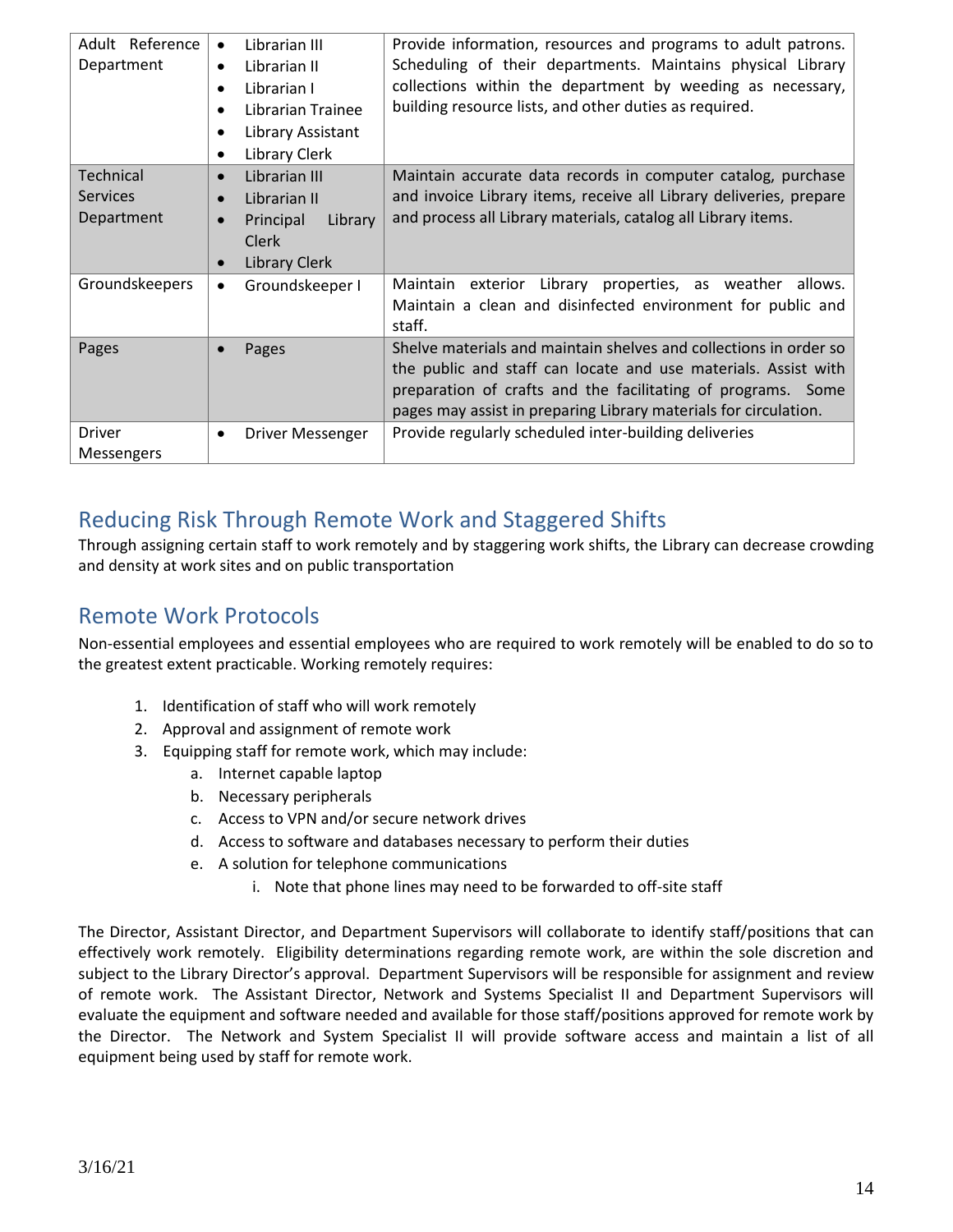### <span id="page-14-0"></span>Staggered Shifts

Implementing staggered shifts may be possible for personnel performing duties which are necessary to be performed on-site but are less sensitive to being accomplished only within core business hours. If practicable, management may identify opportunities for staff to work outside core business hours as a strategy for limiting exposure. Staggering shifts requires:

- 1. Identification of positions for which work hours will be staggered
- 2. Approval and assignment of changed work hours

The Director, Assistant Director, and Department Supervisors will collaborate to identify positions for which work hours may be staggered. All work schedule changes are subject to the Library Director's approval. Staggered work shifts will be between 7:00AM and 9:00PM and may include weekends. Facility safety and security measures will remain in place during staggered shifts. The Building Heads will assign a "Person-In- Charge" for all staggered shifts.

### <span id="page-14-1"></span>Personal Protective Equipment

The use of personal protective equipment (PPE) to reduce the spread of infectious disease is important to supporting the health and safety of Library employees and contractors. PPE which may be needed can include:

- Masks
- Face shields
- Gloves

Note that while cleaning supplies are not PPE, there is a related need for cleaning supplies used to sanitize surfaces, as well as hand soap and hand sanitizer. The Coronavirus pandemic demonstrated that supply chains may not be able to be maintained due to increased demand for these products early in a pandemic. As such, the supplies cited in this section are pertinent to protecting the health and safety of employees and contractors and, thus, are to be maintained in supply.

Protocols for providing PPE include the following:

- 1. Identification of need for PPE based upon job duties and work location
- 2. Procurement of PPE
	- a. As specified in the amended law, public employers must be able to provide at least two pieces of each required type of PPE to each essential employee during any given work shift for at least six months
	- b. Public employers must be able to mitigate supply chain disruptions to meet this requirement
- 3. Storage of, access to, and monitoring of PPE stock
	- a. PPE must be stored in a manner which will prevent degradation
	- b. Employees and contractors must have immediate access to PPE in the event of an emergency
	- c. The supply of PPE must be monitored to ensure integrity and to track usage rates

The Smithtown Special Library District has identified the following PPE and cleaning supplies as applicable to the needs of daily operations during a public health emergency: face shields, washable masks, disposable masks, disposable gloves, washable gloves, hand sanitizer, disinfecting wipes, and disinfecting spray. Disposable/cloth masks and hand sanitizer are pertinent to all staff, while the other items are predominantly pertinent to the customer service and maintenance staff.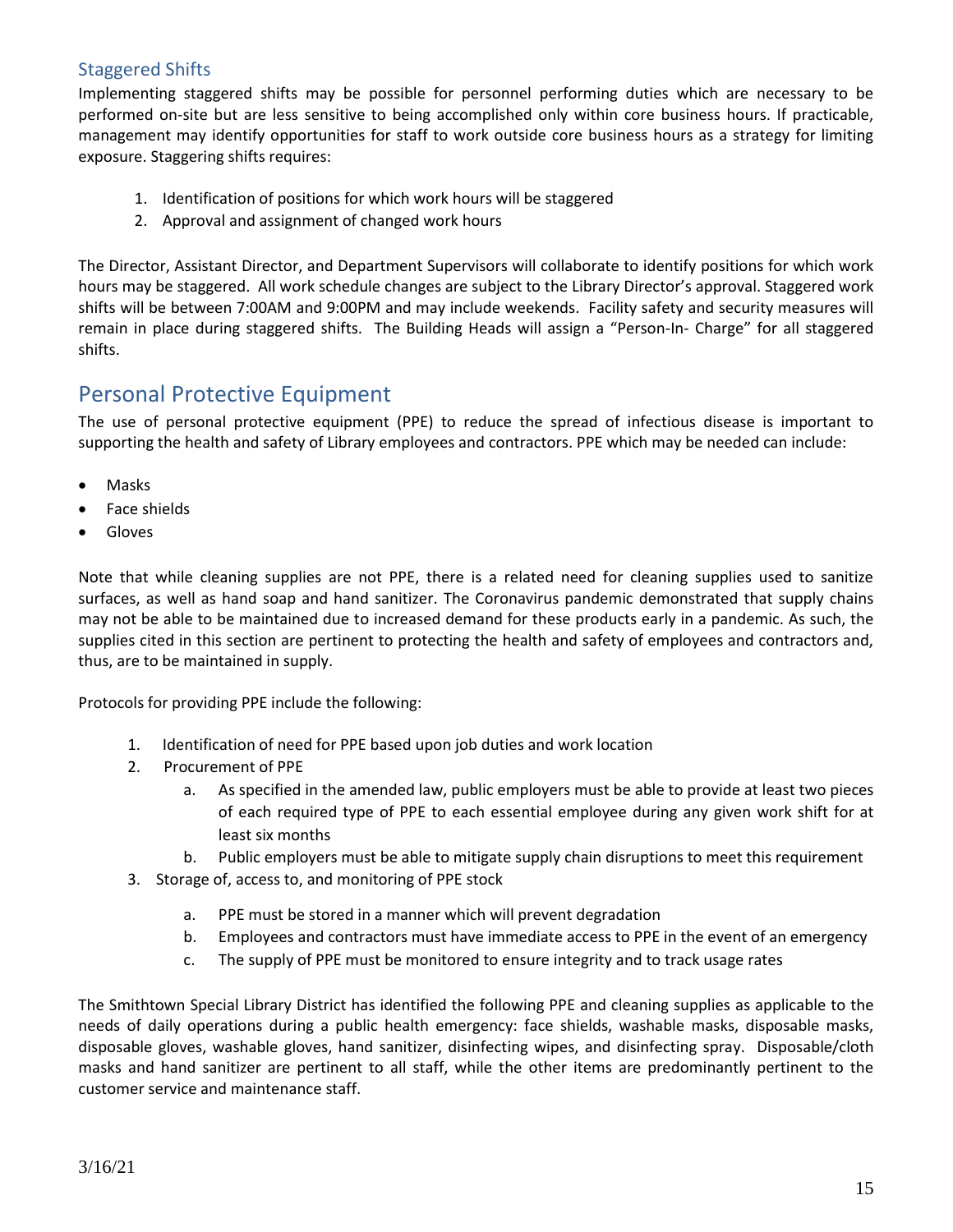The following are current vendors from which the Smithtown Special Library District has purchased the identified PPE in the past and from which it will continue to purchase PPE in the future:

- Amazon amazon.com
- Ocean Janitorial oceanjanitorial.com 631-581-4276
- $\bullet$  Ronco roncopaper.com 631-434-8288
- Suffolk Cooperative Library System 631-286-1600
- Staples Business Advantage staplesadvatage.com 877-826-7755
- $\bullet$  Uline uline.com 800-295-5510
- W.B. Mason wbmason.com 888-wbmason

The Smithtown Special Library District will store the bulk of the PPE supplies in the storage room of the Nesconset Building. Access to those PPE supplies will be limited to the Director, Assistant Director and the Senior Library Clerk (who maintains the inventory). Each building also stores PPE in their Building Head's Office for the immediate needs of staff and patrons in that building. Access to those inventories is limited to the Building Head or the Person-In-Charge.

The Smithtown Special Library District has also deemed health self-assessment as a PPE measure. Staff are required to submit a health self-assessment in electronic form (covidtracker.org) at the beginning of each shift.

# <span id="page-15-0"></span>Staff Exposures, Cleaning, and Disinfection

### <span id="page-15-1"></span>Staff Exposures

Staff exposures are organized under several categories based upon the type of exposure and presence of symptoms. Following CDC guidelines, the following protocols are established:

- A. If employees are exposed to a known case of a communicable disease that is the subject of the public health emergency:
	- 1. Exposed employees who do not possess symptoms but have received a quarantine or isolation order from a federal, state, or local agency or have been advised by a health care provider to selfquarantine due to concerns related to a communicable disease should remain at home or in a comparable setting and practice social distancing for the time designated by the entity or agency issuing the order or directive.
		- a. The employee is required to notify his/her Direct Supervisor or his/her designee. The Direct Supervisor or his/her designee will then notify the Building Head, Director, Assistant Director, Administrative Assistant, Senior Account Clerk and Personnel Assistant. The Administrative Assistant is responsible for ensuring these protocols are observed.
		- b. If practicable, the employee may be permitted to work remotely during this period of time if he/she is not ill and such assignment is approved by the Director.

(See the section titled Documentation of Work Hours and Locations for additional information on contact tracing.)

- 2. Exposed employees who do not possess symptoms and have not received a quarantine or isolation order from a federal, state, or local agency or have not been advised by a health care provider to selfquarantine should indicate such in the electronic health self-assessment tool and should notify their Direct Supervisor. They are permitted to work under the following conditions:
	- a. Additional precautions including but not limited to the requirement of the subject employee or contractor, as well as others working in their proximity, to wear appropriate PPE at all times to limit the potential of transmission.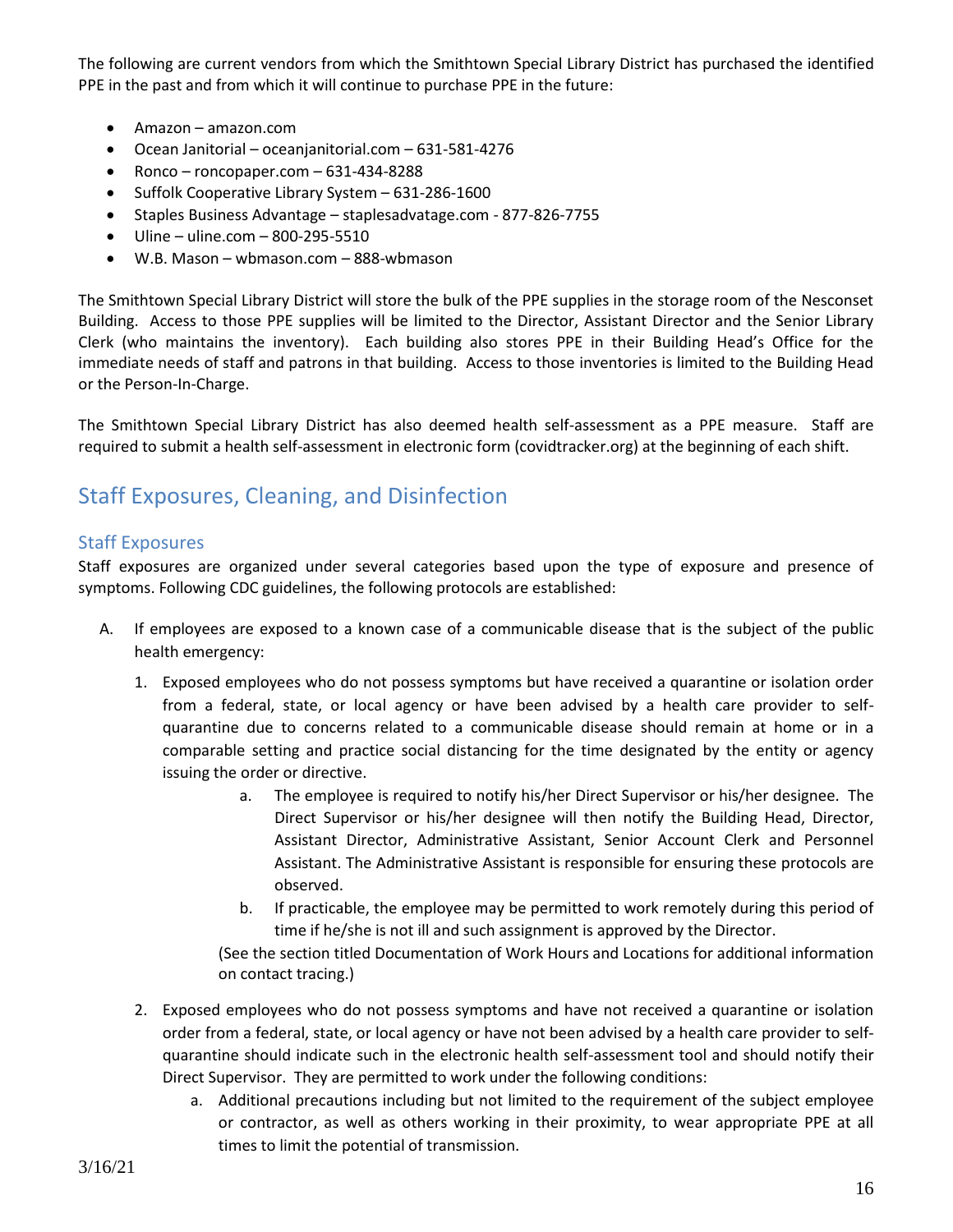- b. In-person interactions between the subject employee and other staff will be limited to the extent practicable.
- c. Work areas in which the subject employee is present will be disinfected according to current CDC/public health protocols multiple times per day, as practical. See the section on Cleaning and Disinfection for additional information on that subject.
- d. If at any time the employee exhibits symptoms, refer to item B below.
- e. The Direct Supervisor, Administrative Assistant and the Assistant Director are responsible for ensuring these protocols are followed.
- B. If an employee exhibits symptoms of the communicable disease that is the subject of the public health emergency:
	- 1. He/she should be immediately separated from other employees, patrons, and visitors. He/she should immediately be sent home with a recommendation to contact his/her physician.
	- 2. Employees who exhibit symptoms outside of work should notify their supervisors and stay home, with a recommendation to contact their physicians.
	- 3. Employees should not return to work until they have met the criteria to discontinue home isolation per CDC/public health guidance and have consulted with a healthcare provider.
	- 4. The Smithtown Special Library District will require sick employees to provide a negative test result for the disease in question, a healthcare provider's note to address their illness/symptoms, or a quarantine or isolation release order from a federal, state or local agency.
	- 5. The Direct Supervisor, Administrative Assistant and the Assistant Director are responsible for ensuring the above protocols are observed.
- C. If an employee has tested positive for the communicable disease that is the subject of the public health emergency:
	- 1. Apply the steps identified in item B, above, as applicable.
	- 2. Areas occupied for prolonged periods of time by the subject employee will be cleaned and disinfected.
		- a. Any common areas entered, surfaces touched, or equipment used shall be cleaned and disinfected immediately.
		- (See the section on Cleaning and Disinfection for additional information on that subject.)
	- 3. Identification of potential employee exposures will be conducted:
		- a. If an employee is confirmed to possess the disease in question, The Director or his/her designee should inform all known contacts of their possible exposure. Confidentiality shall be maintained as required by state and federal law and regulations.
		- b. Apply the steps identified in item A, above, as applicable, for all potentially exposed personnel.
	- 4. The Direct Supervisor, Administrative Assistant and the Assistant Director are responsible for ensuring these protocols are observed.

It is recognized that there may be nuances or complexities associated with potential exposures, close contacts, symptomatic persons, and those testing positive. The Library will follow CDC/public health recommendations and requirements and coordinate with the local public health office for additional guidance and support as needed.

### <span id="page-16-0"></span>Cleaning and Disinfecting

CDC/public health guidelines will be implemented for the cleaning and disinfection of surfaces/areas. Present guidance for routine cleaning during a public health emergency includes: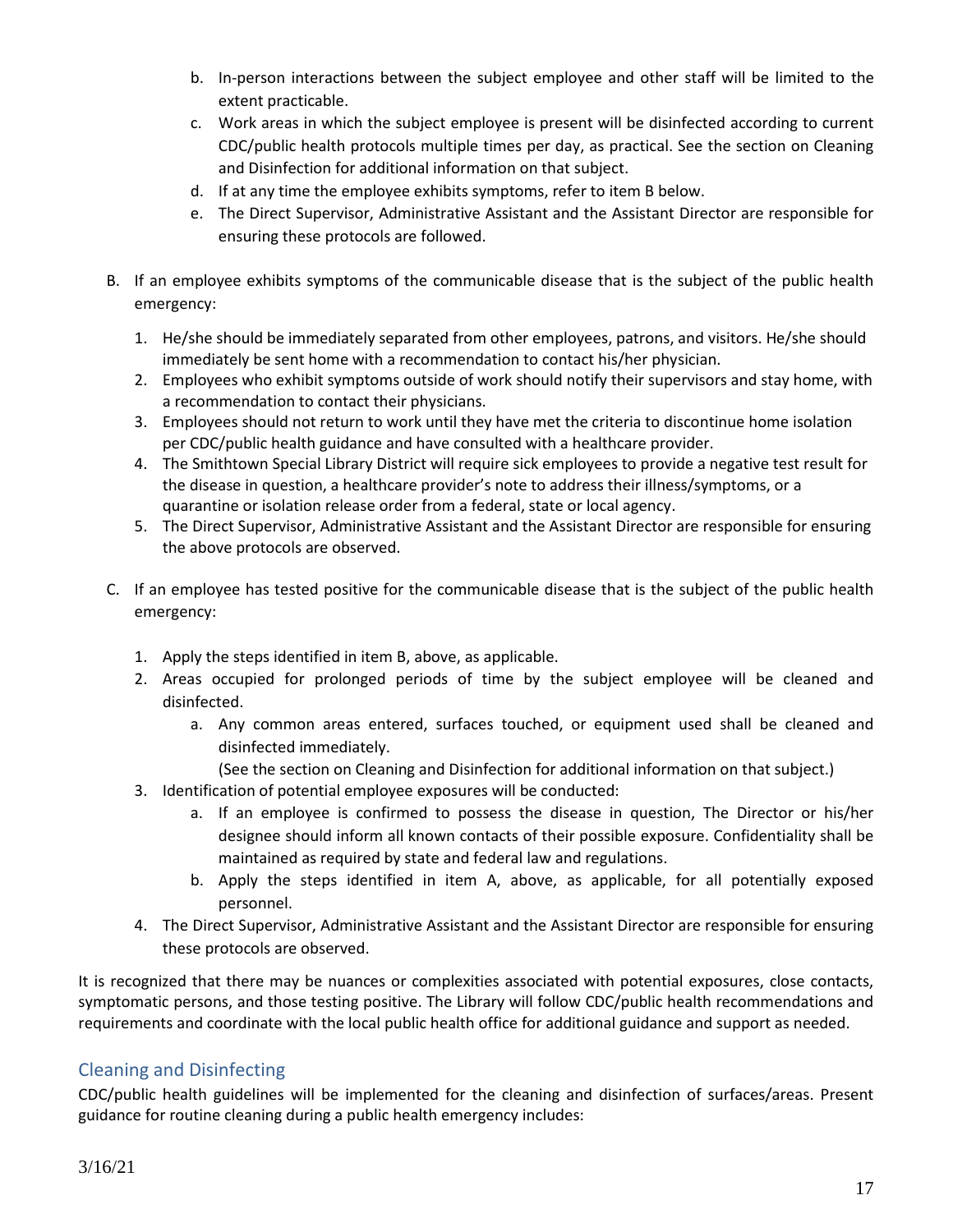- 1. As possible, employees will clean their own workspaces in the beginning, middle, and end of their shifts, at a minimum.
	- a. High traffic/high touch areas and areas which are accessible to the public will be disinfected frequently.
	- b. Custodians are responsible for the cleaning of common areas and staff areas frequently.
- 2. Staff tasked with cleaning and disinfecting areas will be issued and required to wear PPE appropriate to the task.
- 3. Soiled surfaces will be cleaned before being disinfected.
- 4. Surfaces will be disinfected with products that meet EPA criteria for use against the virus in question and which are appropriate for that surface.
- 5. Staff will follow instructions of cleaning products to ensure safe and effective use of the products.

### <span id="page-17-0"></span>Employee Leave

Public health emergencies present extenuating and unanticipated circumstances which the Smithtown Special Library District is committed to limiting. The *New York State COVID-19 Paid Sick Leave Act* provides requirements related to the COVID-19 pandemic. The Library will follow the directives of any federal and state laws and regulations, as they remain in effect. The Library's policies may change based upon changes in law and regulation, as applicable.

Employees who travel out of state voluntarily will be required to use their own paid leave if they are required to test or quarantine prior to a return to work, based on current State requirements related to the COVID-19 pandemic.

Additional provisions may be enacted based upon need and the guidance and requirements put in place by federal and state employment laws, FMLA, executive orders, and other authoritative sources.

## <span id="page-17-1"></span>Documentation of Work Hours and Locations

In a public health emergency, it may be necessary to document work hours and locations of each employee to support contact tracing efforts. Identification of locations shall include on-site work and off-site work and visits. This information may be used by the Smithtown Special Library District to support contact tracing within the organization and may be shared with local public health officials.

On-site work is tracked via an electronic time management system. Employees working from home will use an 'off-site' designation of home in the notes field in the electronic time management system. Employees making off-site visits will use the off-site designation with "the name of the location" in the notes field of the electronic time management system.

## <span id="page-17-2"></span>Housing for Essential Employees

This is not applicable to the Smithtown Special Library District's employees.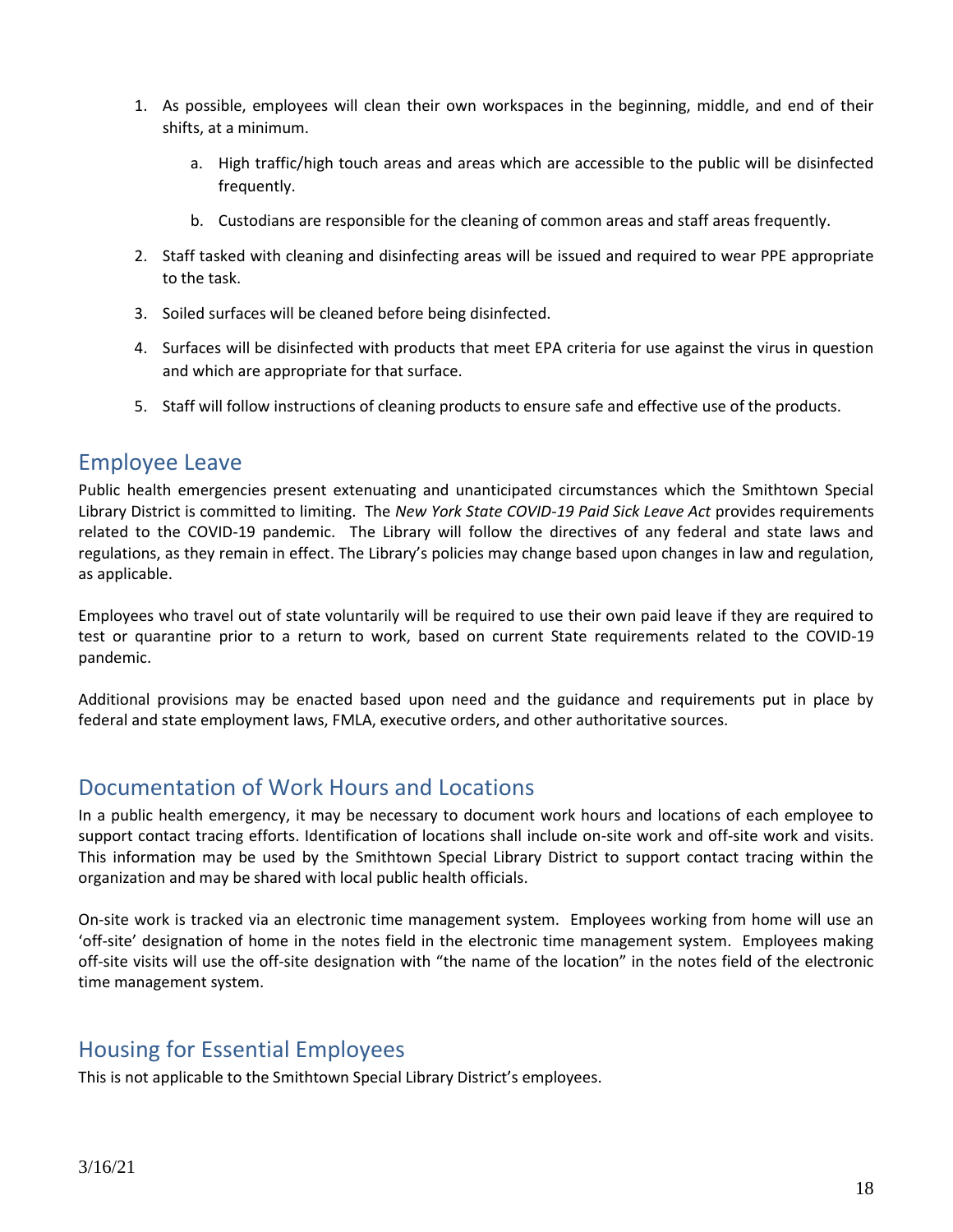### **PUBLIC COMMENTS**

There were no public comments.

### **NEW BUSINESS**

10. **Records Retention & Disposition** (Policy 700-100) – NYS Update to LGS-1:

[NOTE: As per Library Attorney, Kevin Seaman, this update does not require a second reading]

Trustee Brianna Baker-Stines moved to accept adoption of the Records Retention & Disposition Policy (Policy 700-100). The motion was seconded by Trustee Joseph Gregurich and adopted by a unanimous 4-0 vote.

*RESOLVED, that the Board of Trustees of The Smithtown Library does hereby adopt*  Retention and Disposition Schedule for New York Local Government Records (LGS-*1), issued pursuant to Article 57-A of the Arts and Cultural Affairs Law, and containing legal minimum retention periods for local government records; and be it*

*FURTHER RESOLVED, that in accordance with Article 57-A:*

- a) Only those records will be disposed of that are described in Retention and Disposition Schedule for New York Local Government Records (LGS-*1), after they have met the minimum retention periods described therein;*
- *b) Only those records will be disposed of that do not have sufficient administrative, fiscal, legal, or historical value to merit retention beyond established legal minimum periods.*

(Note: New York State has revised and consolidated its local government records retention and disposition schedules. This new schedule (LGS-1) includes MI-I, which was previously used by the Library. Policy 700-100 will be updated accordingly.)

11. **Procurement Policy** (Policy 900-30) – Affirmation of Corrected Policy

[NOTE: As per Library Attorney, Kevin Seaman, this affirmation update does not require a second reading]

Trustee Brianna Baker-Stines moved to accept adoption of the affirmation of corrected Procurement Policy (Policy 900-30). The motion was seconded by Trustee Theresa Stabile and adopted by a unanimous 4-0 vote.

*RESOLVED, that the Board of Trustees of The Smithtown Library affirms the correction to Procurement Policy 900-30, pursuant to Section 104-b of the General Municipal Law, as presented:* 

*4.d. The Library Director, or such designee as may be appointed by the Board of Trustees, is authorized to enter into public work contracts on behalf of the Library valued at TWENTY THOUSAND DOLLARS (\$20,000.00) or more but less than THIRTY-FIVE THOUSAND DOLLARS (\$35,000.00) with the prior approval of the Board of Trustees, from the lowest dollar offerer or best value offerer, provided at least three (3) other documented quotations are received.*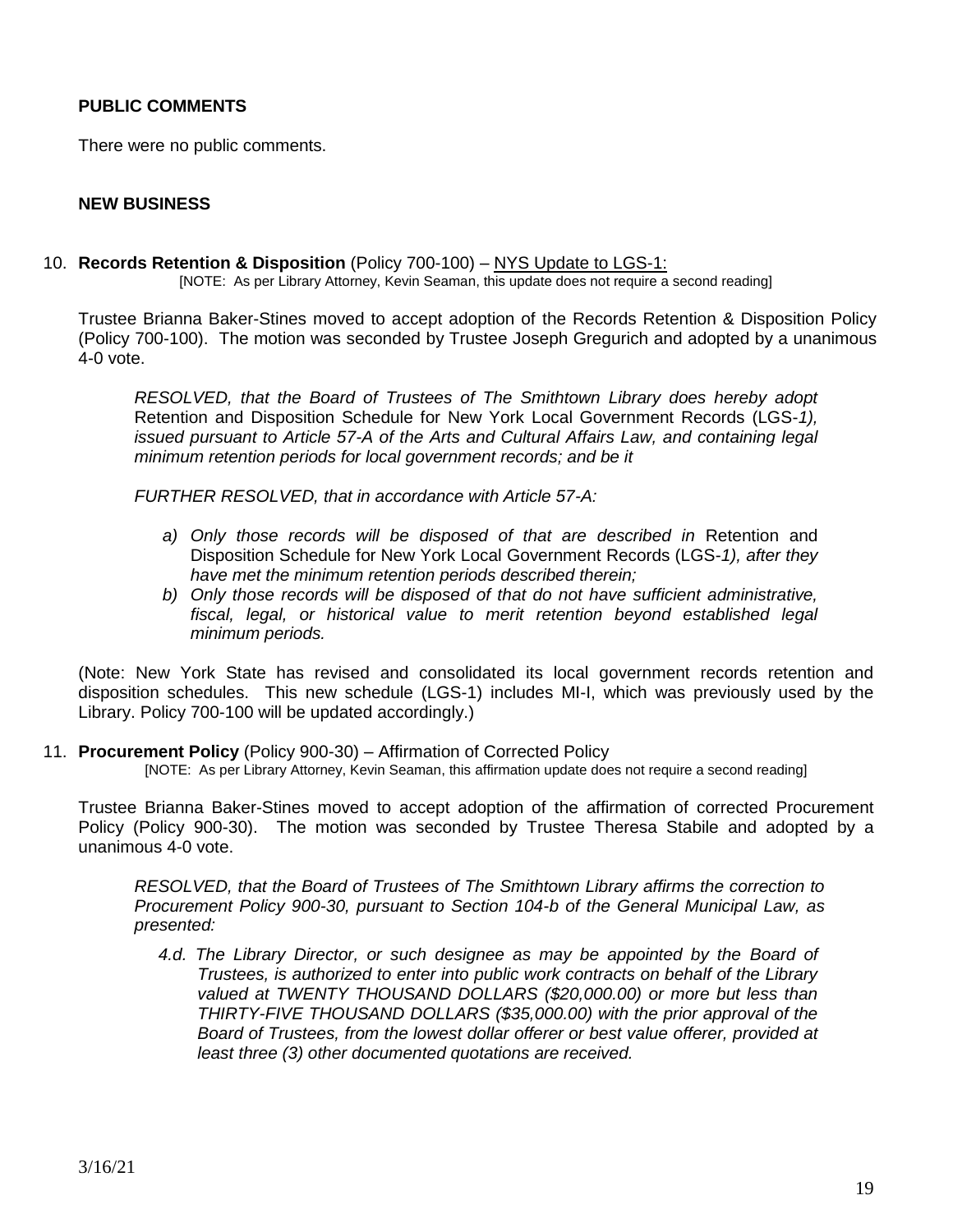Trustee Joseph Gregurich moved to accept adoption of the following Certificates of Appreciation (items 12-14):

### 12. CERTIFICATE OF APPRECIATION – **Owen Cozine**

*WHEREAS, as part of his Eagle Scout Project, Owen Cozine, of Boy Scout Troop 349 of Nesconset, has generously contributed his time, talents, skills and abilities to The Smithtown Library pertaining to the installation of over a hundred feet of fencing on the Caleb Smith property adjacent to the Library's Smithtown building; now therefore be it*

*RESOLVED, that Owen Cozine be commended and thanked for his efforts on behalf of The Smithtown Library; and be it*

*FURTHER RESOLVED, that the Board of Trustees of The Smithtown Library extends their wishes for success in all future endeavors*

### 13. CERTIFICATE OF APPRECIATION – **Yash Prashant Merchant**

*WHEREAS, as part of his Eagle Scout Project, Yash Prashant Merchant, of Boy Scout Troop 349 of Nesconset, has generously contributed his time, talents, skills and abilities to The Smithtown Library pertaining to the construction of a ninety-foot fence on the Caleb Smith property adjacent to the Library's Smithtown building; now therefore be it*

*RESOLVED, that Yash Prashant Merchant be commended and thanked for his efforts on behalf of The Smithtown Library; and be it*

*FURTHER RESOLVED, that the Board of Trustees of The Smithtown Library extends their wishes for success in all future endeavors*

#### 14. CERTIFICATE OF APPRECIATION – **Zachary Sanger**

*WHEREAS, as part of his Eagle Scout Project, Zachary Sanger, of Boy Scout Troop 349 of Nesconset, has generously contributed his time, talents, skills and abilities to The Smithtown Library pertaining to the construction of a stone dust path on the Caleb Smith property adjacent to the Library's Smithtown building; now therefore be it*

*RESOLVED, that Zachary Sanger be commended and thanked for his efforts on behalf of The Smithtown Library; and be it*

*FURTHER RESOLVED, that the Board of Trustees of The Smithtown Library extends their wishes for success in all future endeavors*

The motion was seconded by Trustee Brianna Baker-Stines and adopted by a unanimous 4-0 vote.